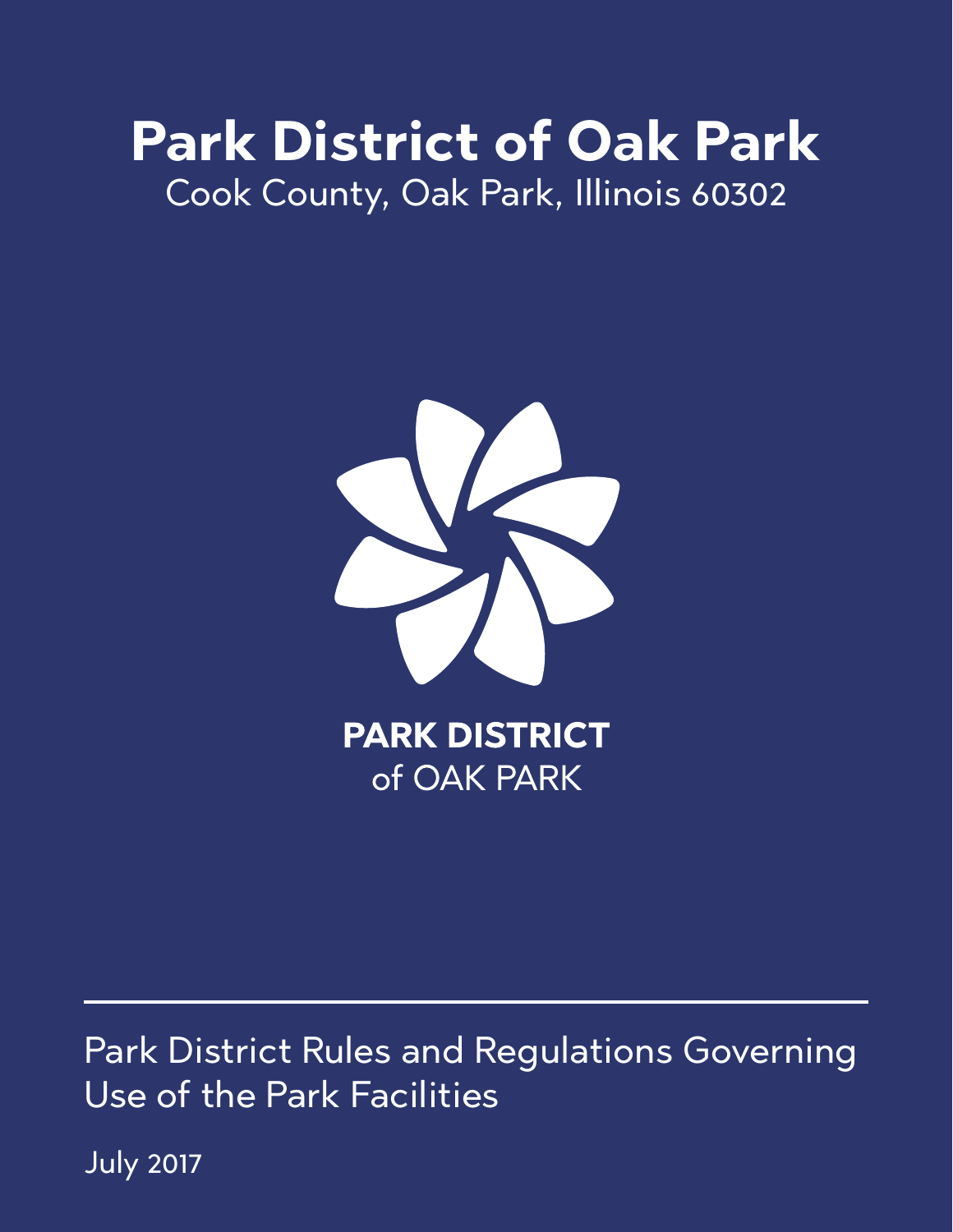

**PARK DISTRICT** of OAK PARK

**John L. Hedges Administrative Center 218 Madison Street Oak Park, IL 60302 Main: 708.725.2000 Night Maintenance: 708.426.3667 www.pdop.org**

**COMMUNITY CONTACTS Village of Oak Park: 708.383.6400 Oak Park Police and Fire Emergency: 911 Oak Park Police Non-Emergency: 708.386.3800 Oak Park Fire Non-Emergency: 708.445.3300 Oak Park Township Youth Services: 708.445.2727**

**Park District of Oak Park Mission:**

*In partnership with the community, we enrich lives by providing memorable experiences through programs, parks, and facilities.*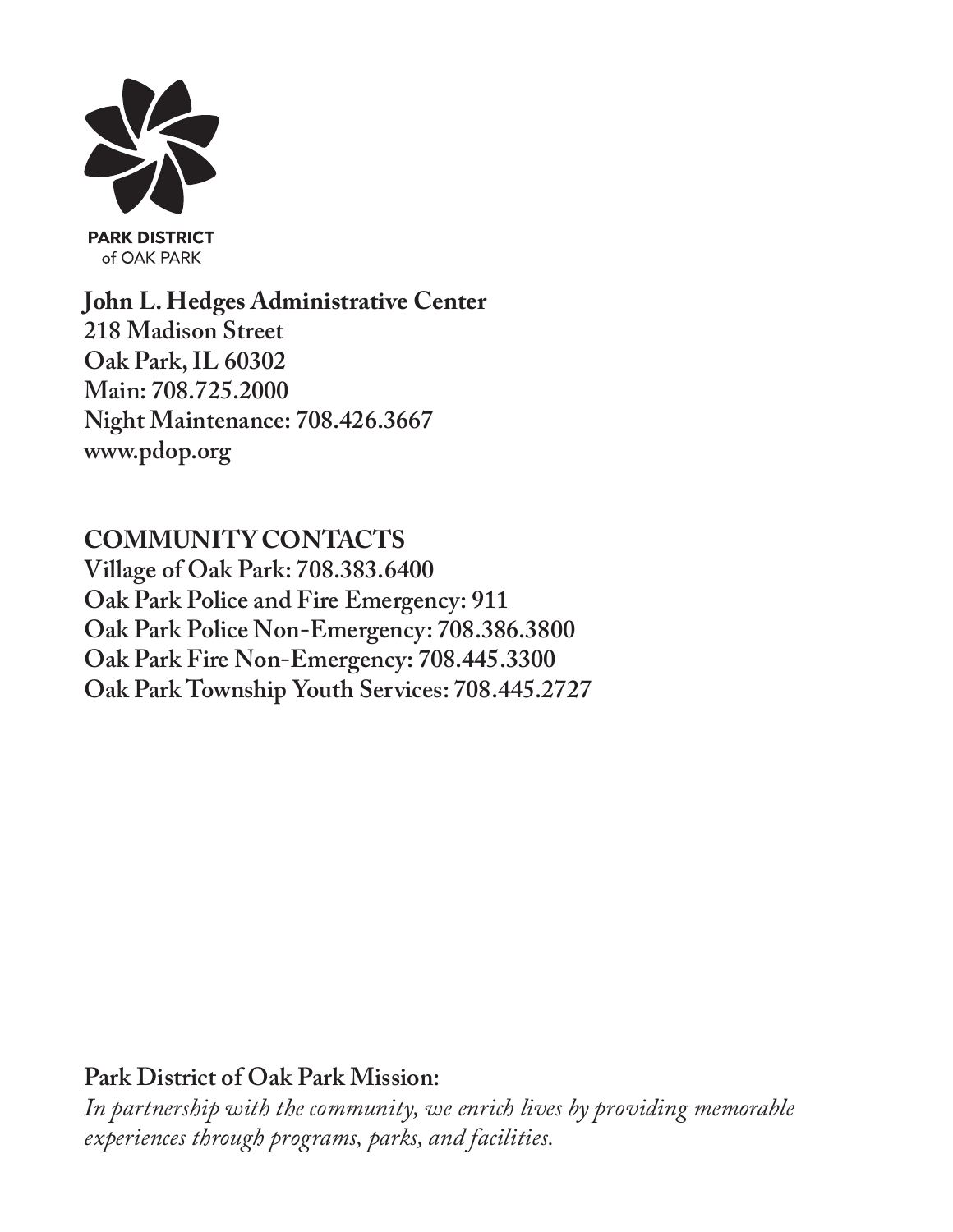# **Table of Contents**

| $\overline{4}$                                  | <b>Section 1 - General Purposes</b>                                                                                                                                                                            |
|-------------------------------------------------|----------------------------------------------------------------------------------------------------------------------------------------------------------------------------------------------------------------|
| $\overline{4}$                                  | Section 2 - Applicability of these Rules and Regulations                                                                                                                                                       |
| $4 - 5$                                         | Section 3 - Applicability of Other Codes and Policies                                                                                                                                                          |
| 5                                               | <b>Section 4 - Priority for Oak Park Residents</b>                                                                                                                                                             |
| $5 - 6$                                         | <b>Section 5 - Definitions</b>                                                                                                                                                                                 |
| $6 - 7$<br>7<br>$\overline{7}$<br>7<br>$7 - 10$ | <b>Section 6 - Use Permits</b><br>6.1 - Use Permit Required<br>6.2 - Authority to Issue Use Permits<br>6.3 - Order of Processing of Applications<br>6.4 - Time Period for Decision<br>6.5 - Grounds for Denial |
| 10                                              | 6.6 - Appeal Process                                                                                                                                                                                           |
|                                                 | <b>Section 7 - General Regulations</b>                                                                                                                                                                         |
| 10                                              | 7.1 - Compliance with Law Required                                                                                                                                                                             |
| $10 - 11$                                       | 7.2 - Exception for Park District Uses and Programs                                                                                                                                                            |
| 11                                              | 7.3 - Operational and Closing Hours                                                                                                                                                                            |
| 11                                              | 7.4 - Improper Speech and Conduct Prohibited                                                                                                                                                                   |
| $11 - 12$<br>12                                 | 7.5 - Disorderly Conduct and Breach of Peace Prohibited                                                                                                                                                        |
| 12                                              | 7.6 - Damage to Property Prohibited<br>7.7 - Refuse Disposal Prohibited                                                                                                                                        |
| 12                                              | 7.8 - Skateboards, Hover Boards, Roller Blades Restricted                                                                                                                                                      |
| 12                                              | 7.9 - Motor Vehicle Regulations                                                                                                                                                                                |
| 13                                              | 7.10 - Bicycle Regulations                                                                                                                                                                                     |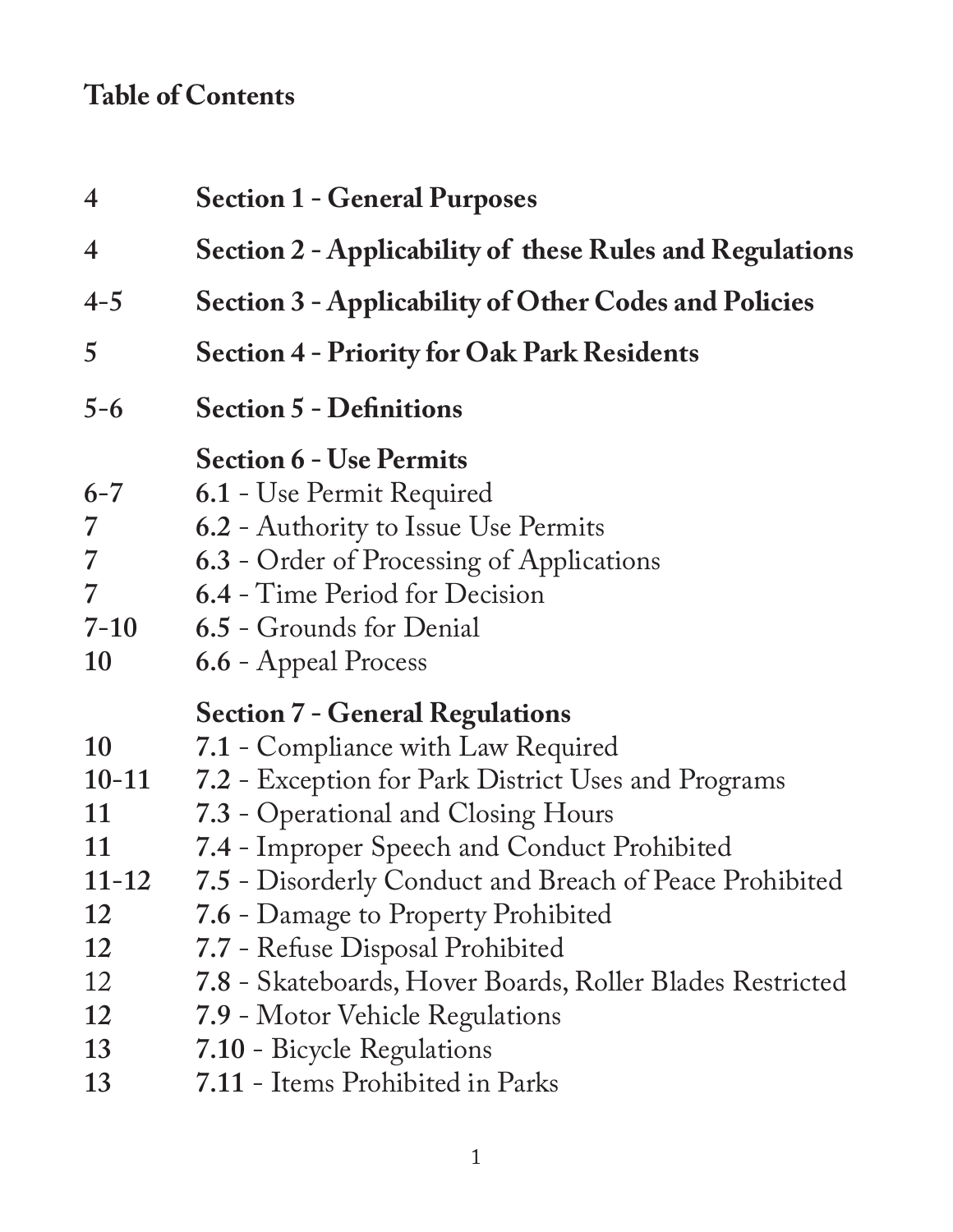| 13        | 7.12 - Uses of Park Facility Without                      |
|-----------|-----------------------------------------------------------|
|           | Proper Permit Prohibited                                  |
| $13 - 14$ | 7.13 - Limitations on Animals in Parks                    |
| 14        | 7.14 - Approval Required for Games and Sports             |
| 14        | 7.15 - Hindering Employees Prohibited                     |
| 14-15     | 7.16 - Purchase, Sales, Peddling, Solicitation Prohibited |
| 15        | 7.17 - Private Instruction, Retail and Commercial         |
|           | Uses Prohibited                                           |
| 15        | 7.18 - Sleeping Prohibited After Hours                    |
| 15        | 7.19 - Shelters Prohibited                                |
| 15        | 7.20 - Use of Playground Equipment By Adults Prohibited   |
| $15-16$   | 7.21 - Obstructing Travel Prohibited                      |
| 16        | 7.22 - Fires Prohibited                                   |
| 16        | 7.23 - Intoxicating Liquors, Drugs, Tobacco Products      |
|           | Prohibited                                                |
| 16        | 7.24 - Dumping Articles Prohibited                        |
| $16 - 17$ | 7.25 - Advertisements Restricted                          |
| 17        | 7.26 - Gambling Prohibited                                |
| 17        | 7.27 - Begging Prohibited                                 |
| 17        | 7.28 - Protection of Birds and Animals                    |
| 17        | 7.29 - Resisting or Interfering with Officer Prohibited   |
| 18        | 7.30 - Alcoholic Beverages at Cheney Mansion              |
| 18        | 7.31 - BYO Wine and Beer in Austin Gardens                |
|           |                                                           |
|           | <b>Section 8 - Dog Parks</b>                              |
| 19        | 8.1 - Residents Only                                      |
| 19        | 8.2 - Permit and Pass Required                            |
| 20        | 8.3 - Compliance with Posted Rules and Regulations        |
|           | Required                                                  |
| 20        | 8.4 - Young Children Prohibited                           |
|           |                                                           |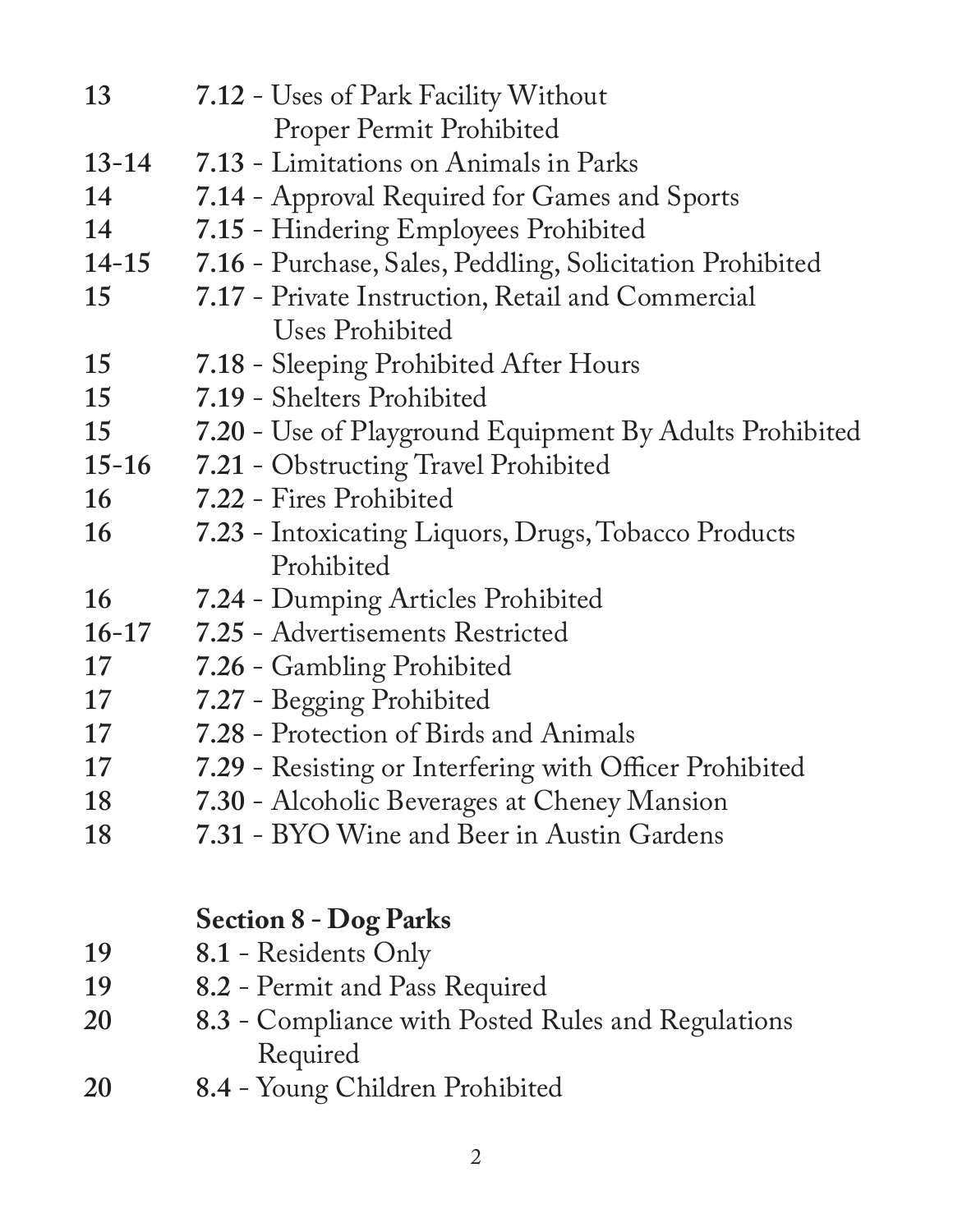| 20        | 8.5 - Adult Supervision of Youth Required                    |
|-----------|--------------------------------------------------------------|
| 20        | 8.6 - Collars, Wearing of Tags Required                      |
| 20        | 8.7 - Display of Permit and Pass Required                    |
| 20        | 8.8 - Enforcement, Fines                                     |
|           |                                                              |
|           | <b>Section 9 - Insurance</b>                                 |
| 21        | 9.1 - Commercial General and                                 |
|           | Umbrella Liability Insurance                                 |
| 21        | 9.2 - Business Auto and Umbrella Liability Insurance         |
| 22        | 9.3 - Workers Compensation Insurance                         |
| 22        | 9.4 - General Insurance Provisions                           |
| 23        | 9.5 - Waiver or Modification of Insurance Requirement        |
| 23        | 9.6 - Changes Without Notice                                 |
| 23        | <b>Section 10 - Storage of Equipment</b>                     |
|           | <b>Belonging to Others</b>                                   |
| $24 - 25$ | <b>Section 11 - Temporary Dismissal from Park Facilities</b> |
| $25 - 29$ | <b>Section 12 - Exclusion from Park Facilities</b>           |
| 29        | Section 13 - Policy Regarding Displays and                   |
|           | <b>Symbols in Parks</b>                                      |
| $30 - 31$ | Parks and Schools Map                                        |
| $32 - 33$ | <b>Facility Features</b>                                     |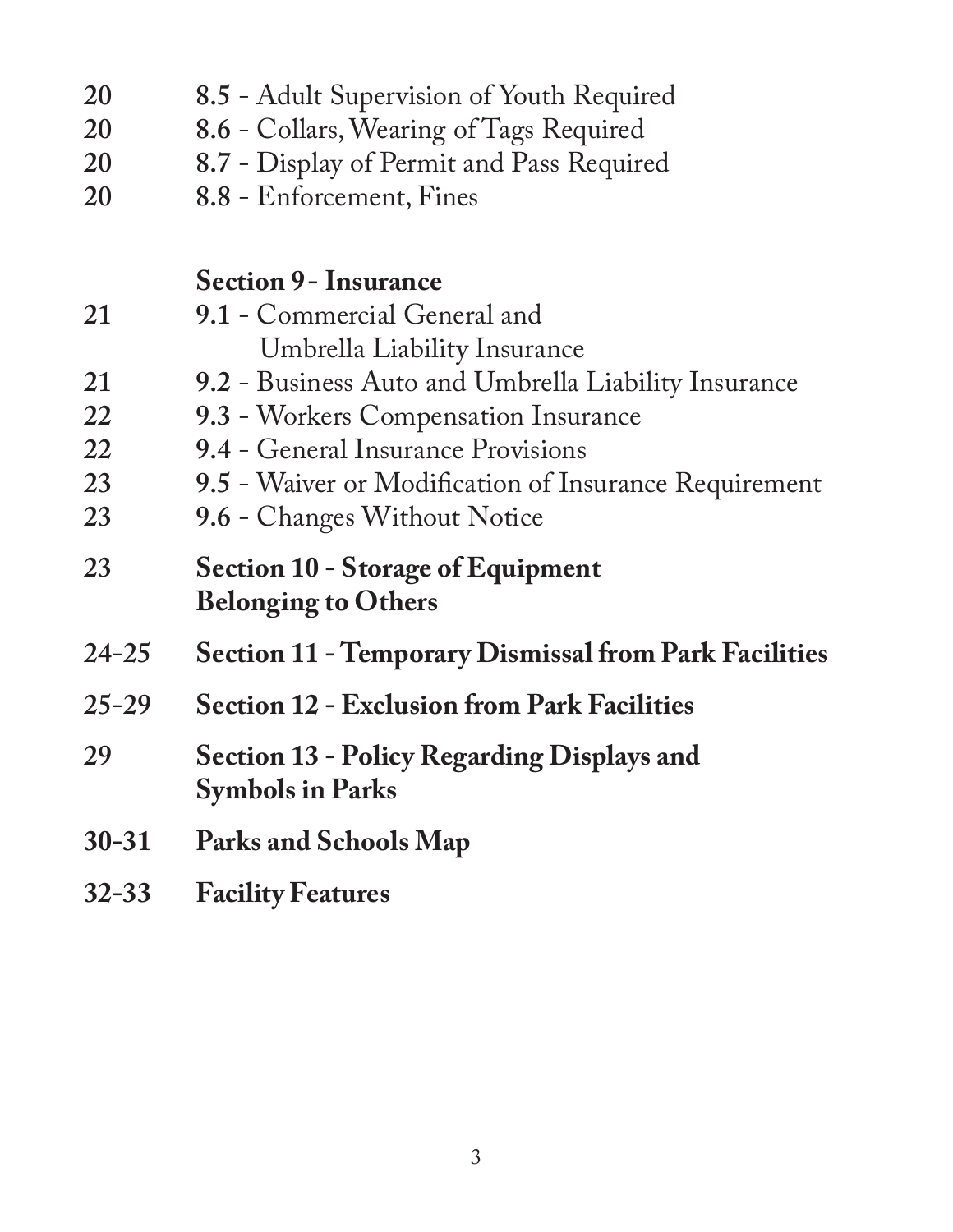## **Section 1. General Purposes.**

The parks, sports fields, buildings, and other facilities and equipment owned and managed by the Park District of Oak Park (the "Park Facilities") are held in trust by the Park District for the use and enjoyment of all of the Park District's residents and other patrons. Some park areas, buildings, and facilities—such as designated play fields, courts, and the like—are intended for use by individuals or small groups. Most of the Park Facilities, however, are intended and held for the use of the public generally and not for private use or commercial use. The Park District does provide for use of certain Park Facilities under limited and tightly regulated circumstances. At the same time, it is the Park District's policy not to authorize or allow use of parks by private persons or organizations for any assembly or event that would substantially interfere with or preempt the general public use of the Park Facilities or that would disturb or disrupt the general use of the parks or their neighbors. The Park District is committed to providing quality recreational opportunities for all persons regardless of age, race, color, religion, gender, sexual orientation or preference, national origin, social or economic status, special ability, disability, or any other class or status.

## **Section 2. Applicability of these Rules and Regulations.**

These Rules and Regulations apply to all uses of the Park Facilities. In the event of any conflict or inconsistency between any of these Rules or Regulation and any other existing Park District rule, code, or policy, the provision of these Rules and Regulations will apply and govern.

## **Section 3. Applicability of Other Codes and Policies.**

All uses of the Park Facilities must be conducted in accordance not only with the provisions of these Rules and Regulations, Section 2, but also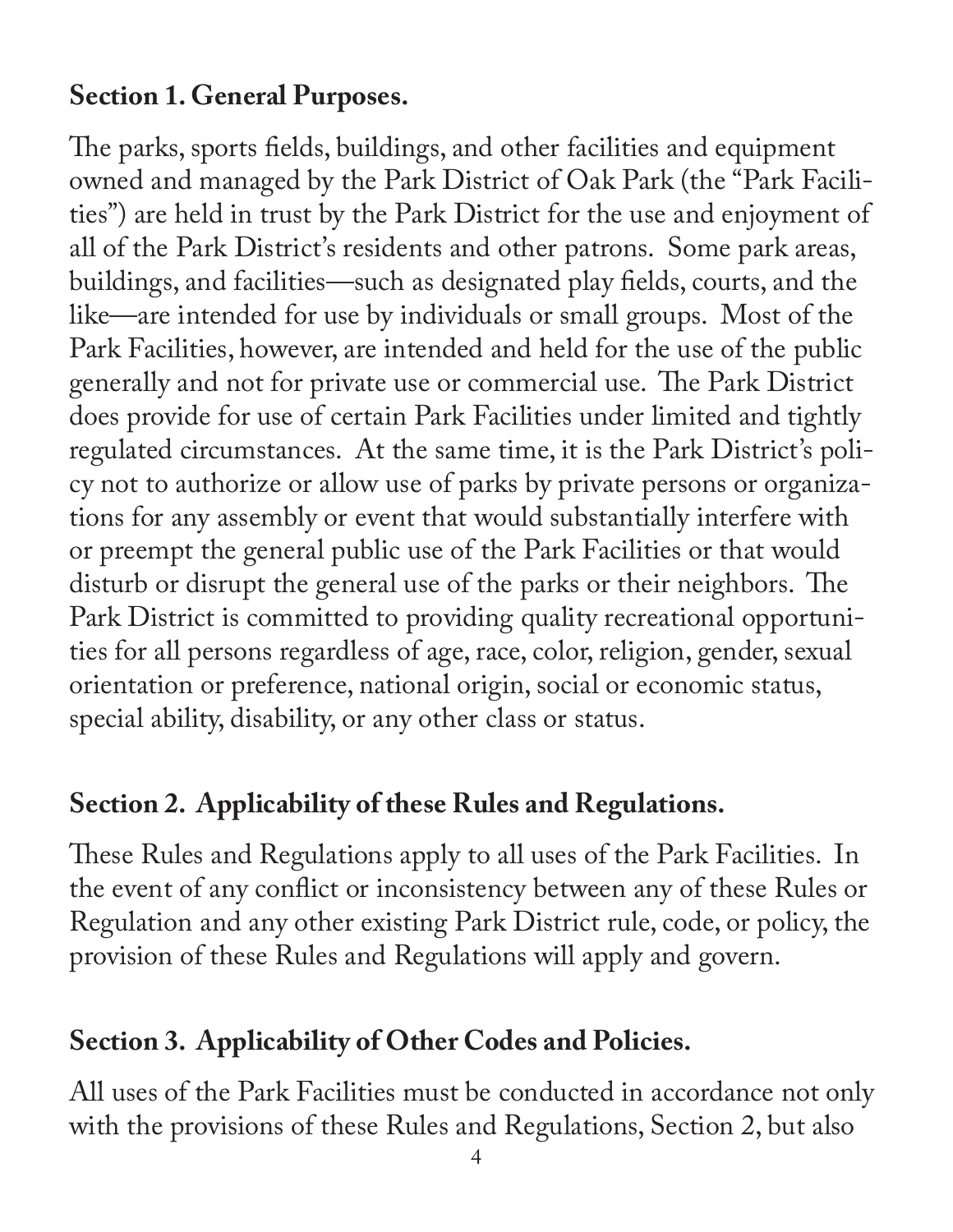with all other applicable Park District rules, codes, and policies, including without limitation the provisions of this Code.

# **Section 4. Priority for Oak Park Residents.**

First consideration for scheduling of activities in the Park Facilities will be given to uses proposed by and for residents of the Village of Oak Park, whose tax payments support the Park District and its programs.

# **Section 5. Definitions.**

5.1.

**Amplified Sound** means any use of microphones, amplifiers, speakers, or other devices to artificially increase sound level.

## 5.2.

**Applicant** means any person (as that term is defined herein) applying to the Park District for a Use Permit.

## 5.3.

**Board** means the Board of Commissioners of the Park District of Oak Park.

#### 5.4.

**Executive Director** means the Executive Director of the Park District of Oak Park or their duly authorized designee.

#### 5.5.

**Park Facility** means each indoor and outdoor park, field, play area,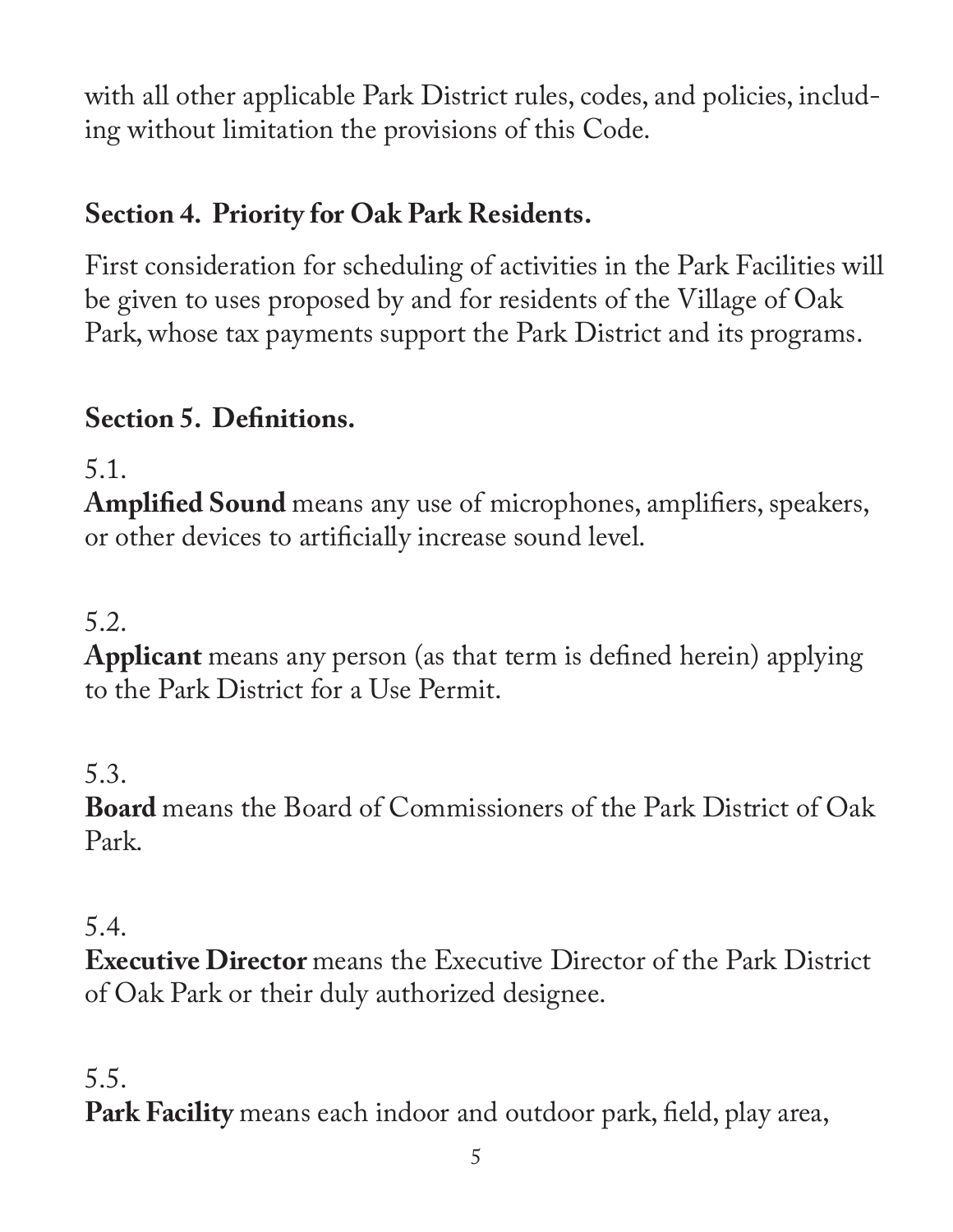playground, building, and equipment owned, operated, or maintained by the Park District, including without limitation all recreation centers, Pleasant Home, Cheney Mansion, Dole Center, Ridgeland Common Recreation Complex, Gymnastics and Recreation Center, Rehm Pool, the Oak Park Conservatory and the AGEEC.

# 5.6. "**Park District"**means the Park District of Oak Park, Illinois.

# 5.7.

"**Person"** means any individual, group, organization, corporation, or other entity unless the context clearly reflects a narrower definition.

# 5.8.

**"Sports Field"** means each Park District field designed or maintained for the primary purpose of playing a particular sport or sports.

# 5.9.

**"Use Permit"** means the permit issued by the Park District authorizing a particular use of a Park Facility, and all conditions established by the Park District as part of the Use Permit.

## **Section 6. Use Permits.**

6.1.

**Use Permit Required Conditions**. Any person seeking (a) to use any Park Facility for any sports activity, picnic, public assembly, or other activity or event involving more than 12 persons or (b) to engage in any activity at or in any Park Facility creating or emitting Amplified Sound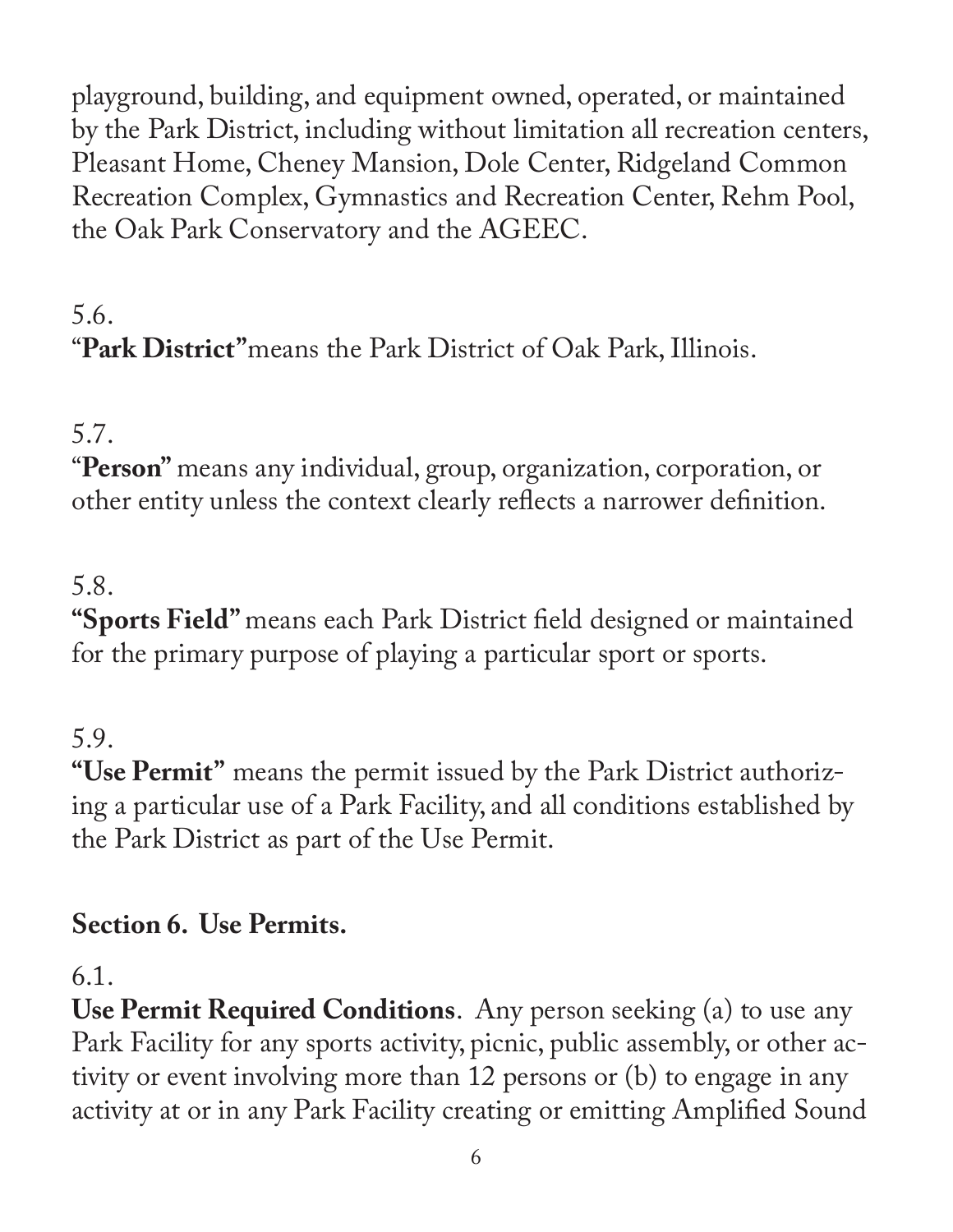must first obtain a Use Permit. The Executive Director may impose conditions on any Use Permit to ensure compliance with this Code.

## 6.2.

**Authority to Issue Use Permits.** Subject to any restrictions or conditions imposed by the Board, the Executive Director will issue a Use Permit to any applicant who has demonstrated compliance with all applicable provisions of these Rules and Regulations. An application that does not demonstrate compliance with all restrictions or conditions imposed by the Board or all applicable provisions of these Rules and Regulations must be denied.

#### 6.3.

**Order of Processing of Applications.** Each application for a Use Permit will be considered by the Executive Director in the order in which that application was received by the Park District.

## 6.4.

**Time Period for Decision**. The Executive Director must issue or deny a Use Permit within 10 business days after receipt by the Park District of a properly completed application therefore. The Executive Director may extend the 10-day time period for good cause determined by the Executive Director and with written notice of that extension to the Applicant. If the Executive Director does not act within the 10-day period, or any extension of the 10-day period, then the application for a Use Permit shall be deemed to be denied by the Executive Director as of the last day of the applicable time period for decision.

#### 6.5.

**Grounds for Denial**. The Executive Director must deny an application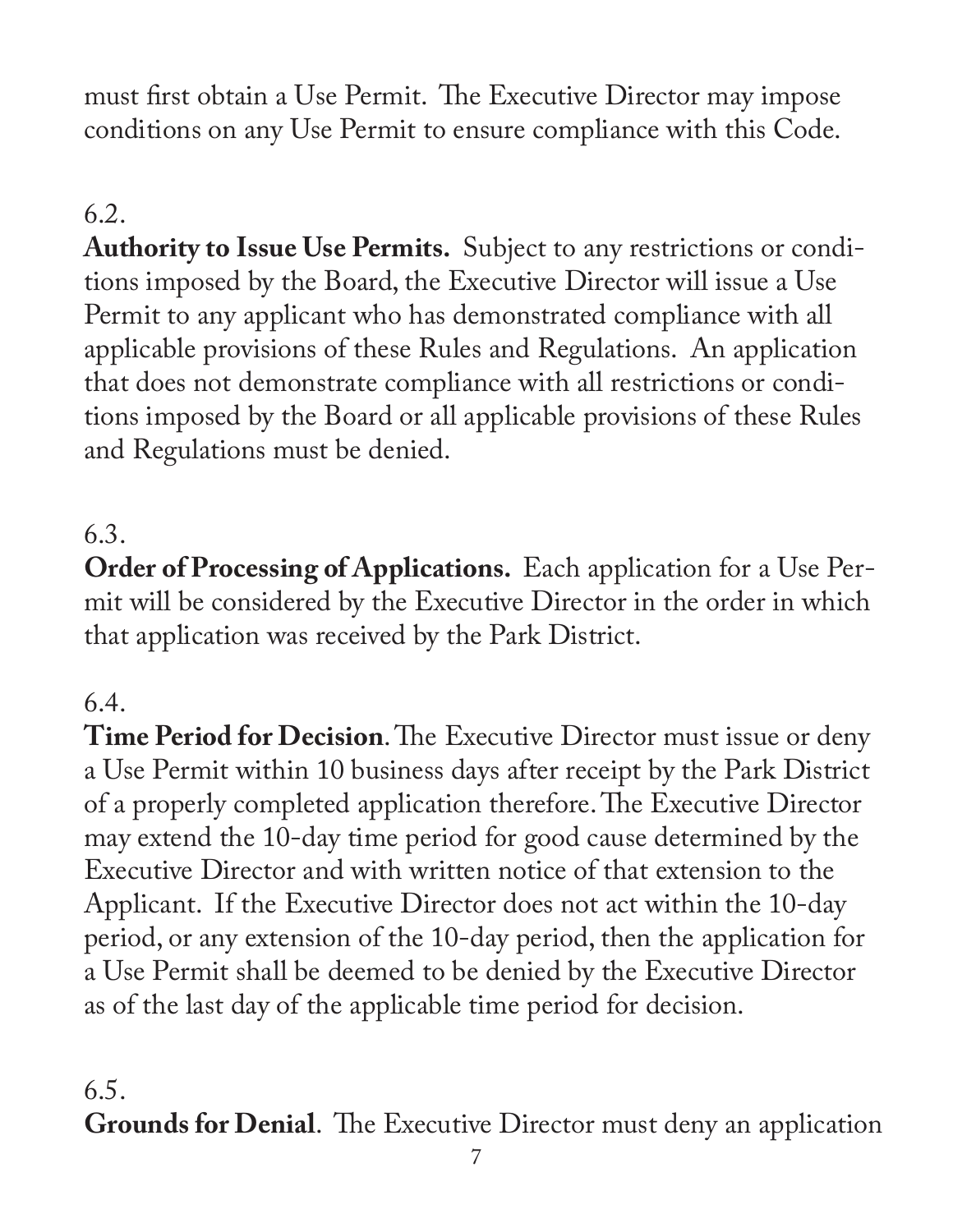for a Use Permit if any one of the following grounds is established:

(a) *Previous Misrepresentation.* The applicant, or the person on whose behalf the application is made, has made any material misrepresentation on any previous occasion regarding the nature or scope of an event or activity.

(b) *Violation of Use Permit.* The applicant, or the person on whose behalf the application is made, has violated the terms of a prior Use Permit.

(c) *Incomplete Application.* The applicant has not properly completed and signed the Use Permit application, including all required attachments and submissions.

(d) *Fee.* The applicant has not tendered the required application fee with the application or has not tendered the required user fee, indemnification agreement, insurance certificate, or security deposit within the times prescribed by the Executive Director.

(e) *Falsehood or Misrepresentation.* The applicant has submitted an application for a Use Permit that includes a material falsehood or misrepresentation.

(f ) *Legal Incompetence.* The applicant is legally incompetent to contract or to sue and be sued.

(g) *Conflicting Prior Application.* The Park District previously has received an application for a Use Permit for the same time and place requested by the applicant, and a Use Permit has been or will be granted to that prior applicant.

(h) *Conflicting Program.* The time and place of the proposed use conflicts with a program or event scheduled by the Park District.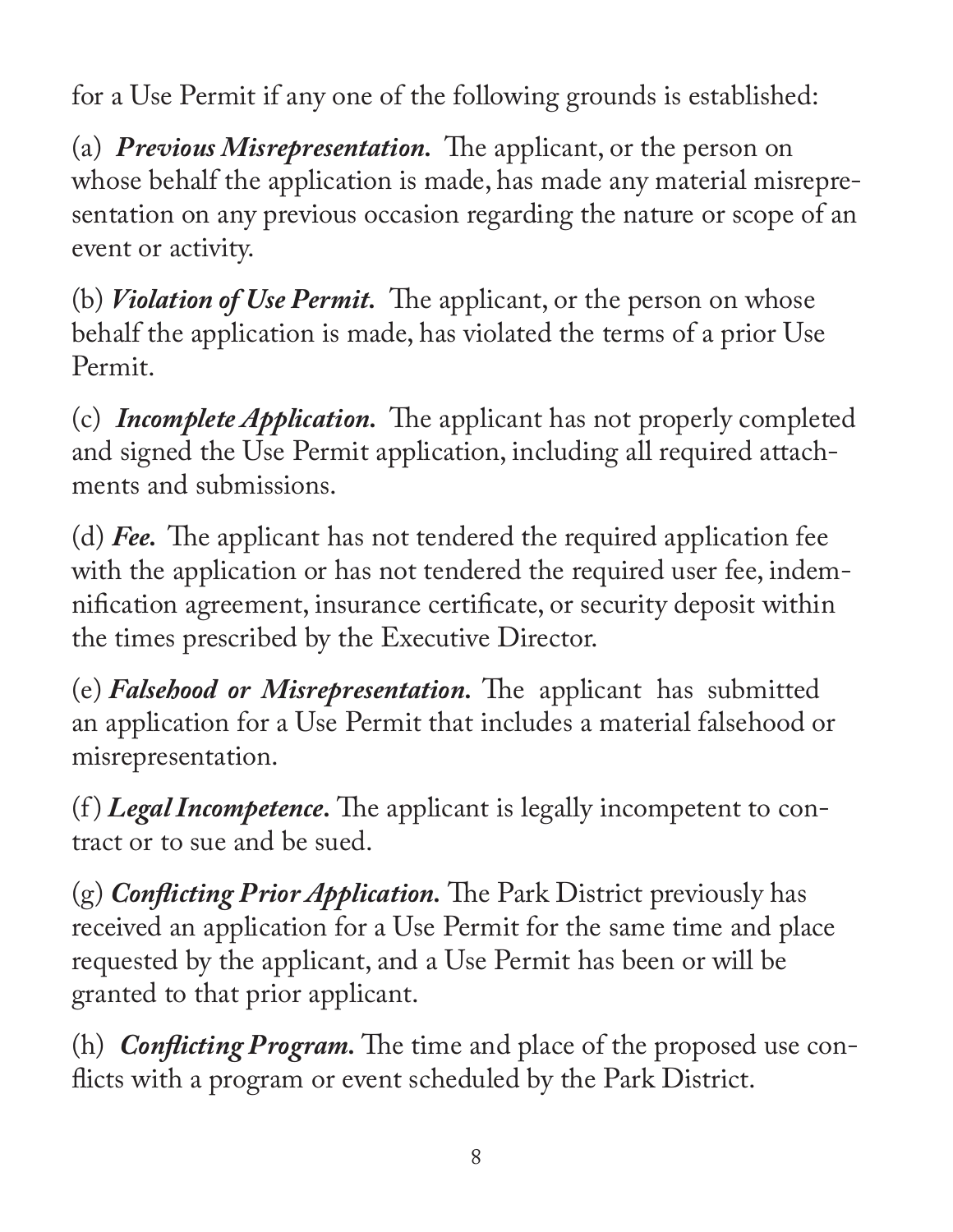(i) *Heavy Park Use.* The time and place of the proposed use coincides with a time of traditionally, or expected, heavy park use by the general public, such as a federal or local holiday, a regularly occurring local event, the commemoration of a significant anniversary or event, or a previously announced special event.

(j) *Prohibition or Inconsistency.* The applicant's requested use is prohibited by, or substantially inconsistent with, these Rules and Regulations or another Park District rule, code, or regulation.

(k) *Unreasonable Danger to Persons, Property.* The applicant's requested use would present an unreasonable danger to the health or safety of the applicant, of other users, of neighboring property owners, of the public, or of Park District employees.

(l) *Unreasonable Danger to Park District Property*. The applicant's requested use would present an unreasonable danger to Park District property.

(m) *Noncompliance with Park District Code, Rules, Regulations.* The applicant has not, or cannot, comply with requirements of these Rules and Regulations or any other applicable Park District rule, code, regulation, or policy.

(n) *Noncompliance with Law.* The applicant has not, or cannot, comply with requirements of any federal, State of Illinois, or Village of Oak Park statute, law, rule, regulation, code, ordinance, or policy.

(o) *Prohibited Use.* The applicant's proposed use is prohibited by law.

(p) *Previous Damage or Debts.* The applicant, or the person on whose behalf the application is made, previously has damaged Park District property and has not paid for repair of that damage, or the applicant, or the person on whose behalf the application is made, has other outstanding debts to the Park District.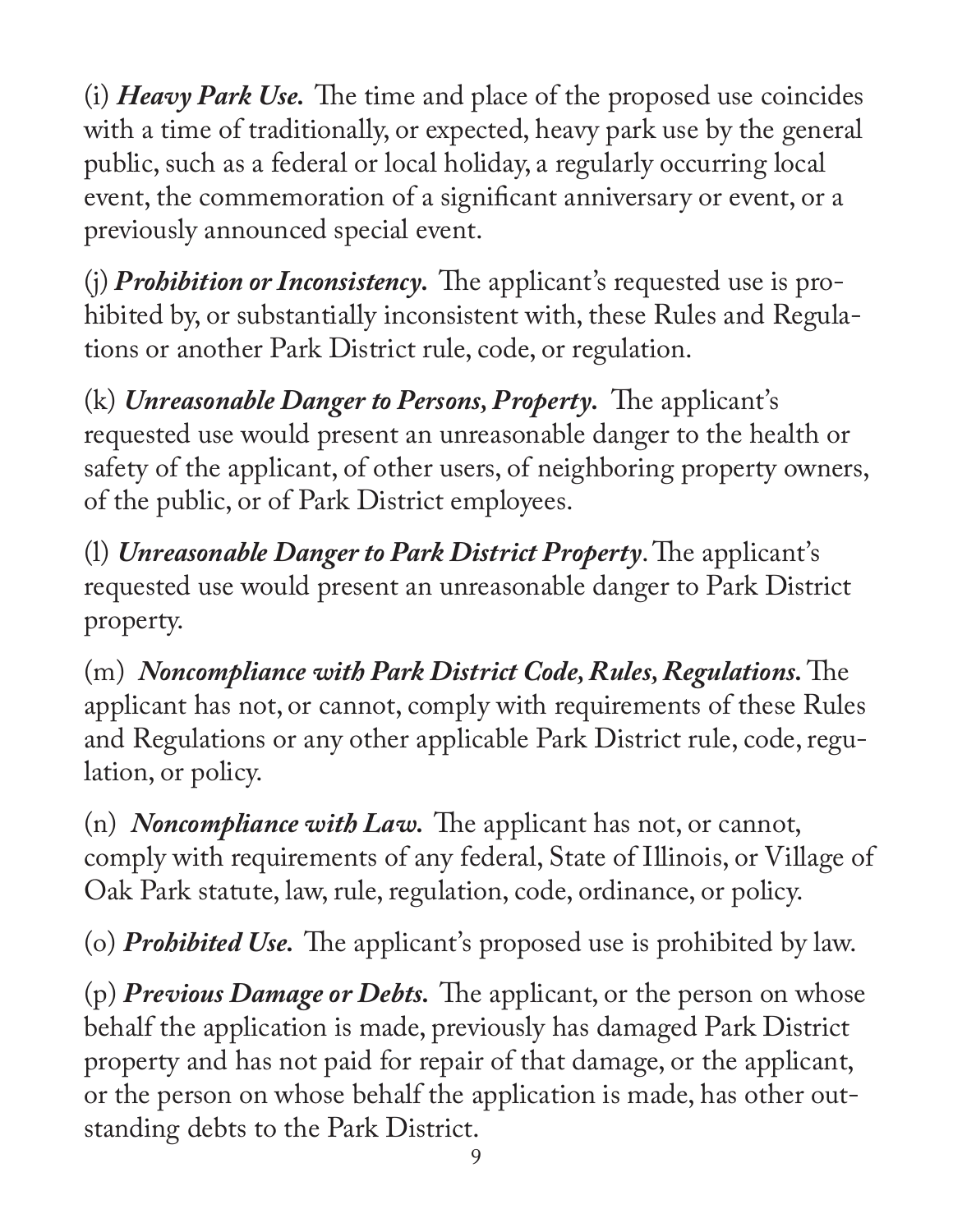(q) *Park Facility Unavailability.* The Park Facility requested by the applicant is not in use because of repairs, remodeling, or rehabilitation.

(r) *Cumulative Requests.* The application is one of a series of requests for the same Park Facility that cumulatively would unreasonably interfere with the use of that location by Park District patrons.

#### 6.6.

**Appeal Process**. If the Executive Director denies an application, then the applicant may appeal that denial to the Board in writing. The applicant must file the appeal in writing within five business days after notice of the denial has been issued by the Executive Director. The Board will consider the applicant's appeal at the next regularly scheduled meeting of the Board or at a special meeting called for that purpose. The Board must render its decision in writing to the applicant within five business days after that meeting. If the Board denies the appeal, then the decision must state the reasons for the denial. The decision of the Board is final. The applicant may seek review of the Board's decision in the Circuit Court of Cook County, Illinois, in accordance with the Illinois Administrative Review Law.

## **Section 7. General Regulations.**

## 7.1.

**Compliance with Law Required.** Each person using any Park Facility must comply, at all times, with all federal, State of Illinois, Village of Oak Park, and Park District statutes, laws, codes, ordinances, and regulations.

#### 7.2. **Exception for Park District Uses and Programs.** These Rules and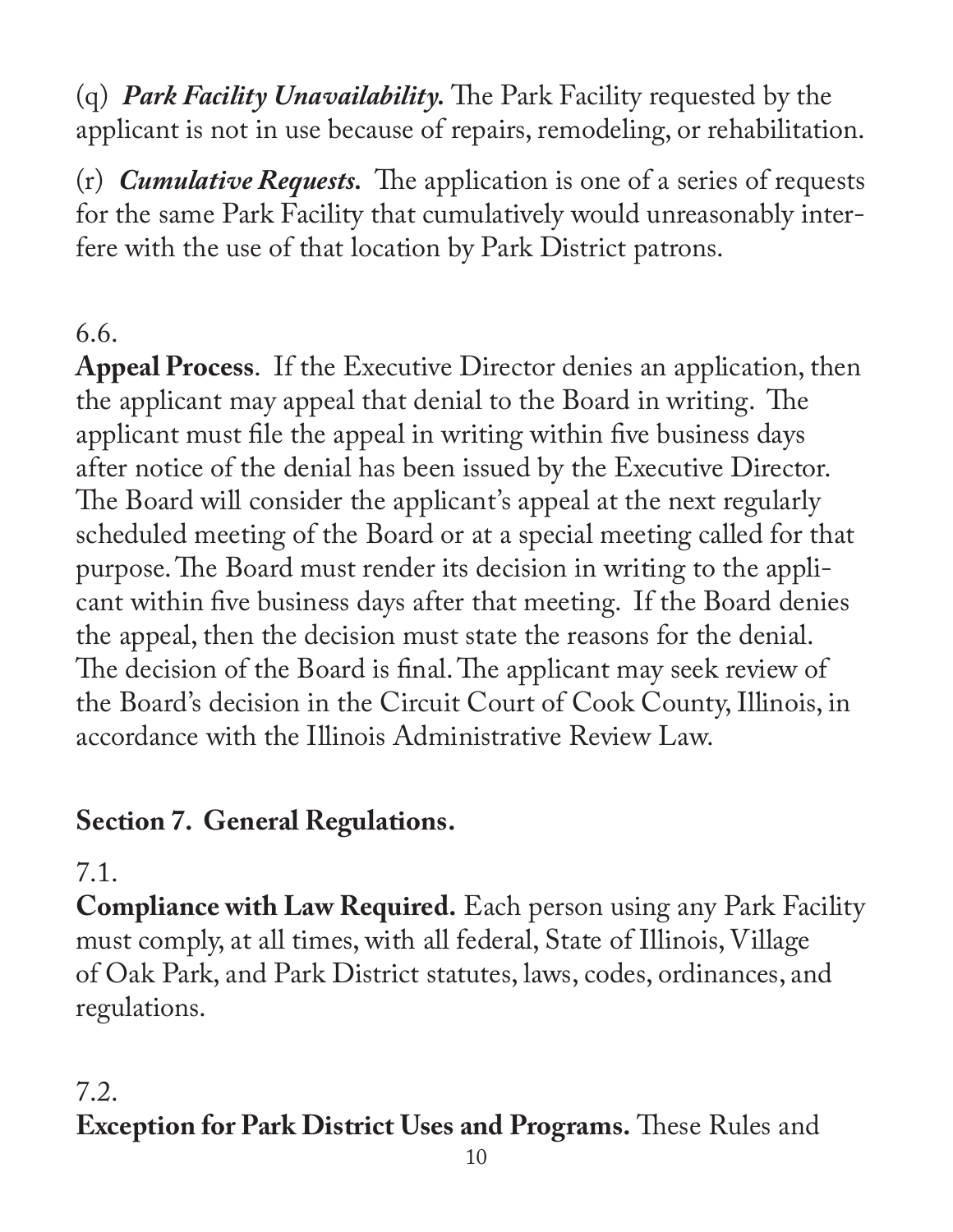Regulations do not apply to limit or prohibit any program hosted or sponsored by the Park District, or any Park Facility use specifically authorized in writing in advance by the Park District, or any Park District policy or regulation concerning the management and use of any Park Facility.

# 7.3.

**Operational and Closing Hours.** The following operational and closing times apply to Park Facilities. The Park District Board of Commissioners or Executive Director may change the times stated in this Section 7.3 at any time and from time to time:

(a) *General Closing Time*. All parks are closed every day between 10:00 p.m. and 6:00 a.m., except only as specifically otherwise posted or authorized in writing in advance by the Park District.

(b) *Outdoor Playgrounds.* All outdoor playgrounds are closed every day between sunset and either 6:00 a.m. or sunrise, whichever is later.

(c) *Dog Parks.* Dog parks are closed every day between sunset and sunrise.

## 7.4.

**Improper Speech and Conduct Prohibited.** No person may use abusive, threatening, insulting, indecent, profane, or obscene language, or any language intended to incite a breach of the peace in any Park Facility at any time.

#### 7.5.

**Disorderly Conduct and Breach of Peace Prohibited.** No person may make, countenance, or assist in making of any improper noise, riot,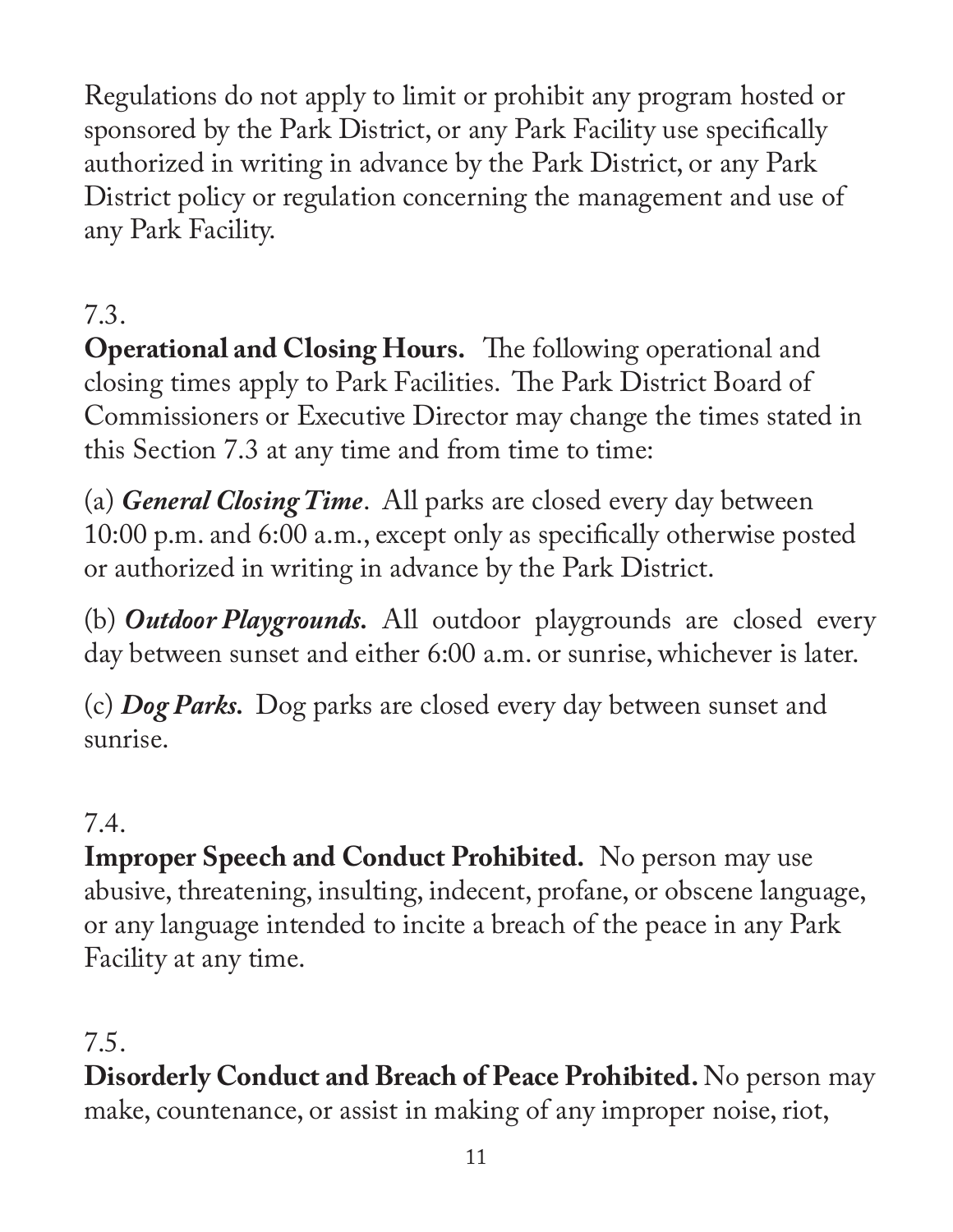disturbance, or breach of peace in any Park Facility at any time. No person may commit a breach of the peace in any Park Facility at any time.

# 7.6.

**Damage to Property Prohibited.** No person may cut, break, remove, injure, deface, or in any other way or form damage to any Park District property, including without limitation any tree, shrub, plant, turf, building, fence, ridges, lamp, or any other property.

## 7.7.

**Refuse Disposal Prohibited.** No person may deposit or dispose of any refuse in any Park Facility or in or on any Park District property except only in approved containers.

#### 7.8.

**Skateboards, Hover Boards, Roller Blades Restricted.** No person may ride a skateboard, hover board, or roller blades or similar equipment (collectively "Devices") at or in any Park Facility where the use of the Devices is posted as prohibited. No person may use any Device in any manner that interferes with or threatens any other Park District patron. Each person who uses a Device must yield the right of way to pedestrians at all times.

#### 7.9.

**Motor Vehicle Regulations.** No person may operate any motorized vehicle at or in any Park Facility except only on driveways and within parking lots or as specifically authorized in writing in advance by the Park District.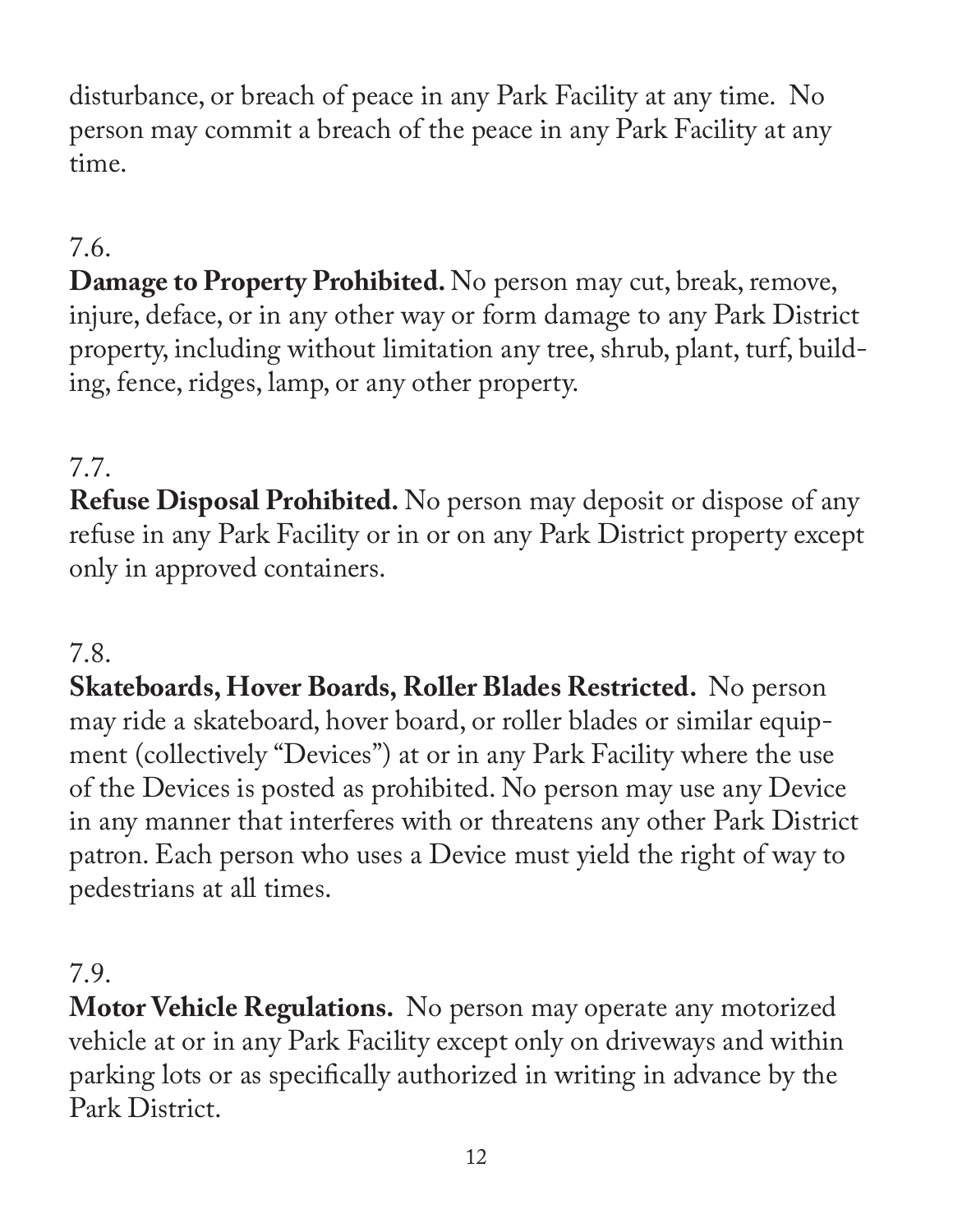#### 7.10.

**Bicycle Regulations.** No person may ride a bicycle within any Park Facility where the use of bicycles is posted as prohibited. No person may use a bicycle at any time in a manner that interferes with or threatens any other person.

## 7.11.

**Items Prohibited in all Parks.** No person may bring into, possess in, or use in any Park Facility at any time any of the following items: model airplanes, cars, rockets, and similar devices; firearms, bows and arrows, stones, or any similar object; missiles or similar weapons; chemicals; explosives or fireworks of any kind; golf equipment; any item that poses an immediate threat to the health or safety of any person; or trees, shrubs, or other landscaping material, such as slack lines and hammocks.

## 7.12.

**Uses of Park Facility Without Proper Permit Prohibited.** No person may call, hold, or conduct any assembly, private or public meeting, concert, entertainment, or other activity that is prohibited or for which a Use Permit is required unless such Use Permit has been properly applied for and approved and issued by the Park District.

# 7.13.

**Limitations on Animals in Parks.** Except as provided in this Section 7.13 and for dog parks in Section 8 of these Rules and Regulations, no person shall bring any animal into any Park Facility. Notwithstanding this prohibition, dogs and cats (only) may be taken into a park if, but only if, the animal is securely held by suitable line, chain, or strap no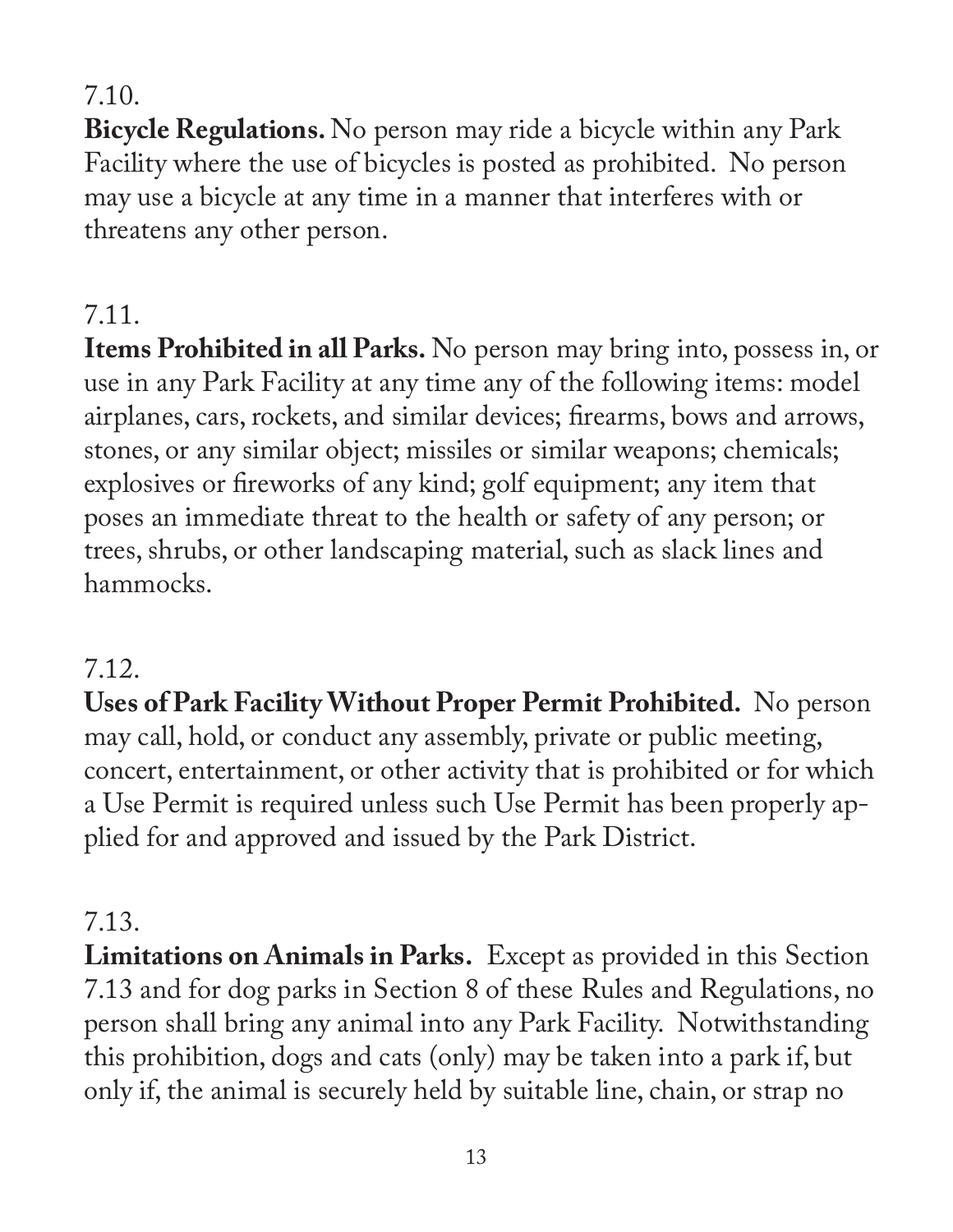more than eight feet in length, except that it is unlawful for any dog or cat, even though on a leash, to go on or be on any premise or on any path or sidewalk extending through any of the following playground apparatus areas: Andersen, Barrie, Carroll, Field, Fox , Longfellow, Stevenson, Randolph, Wenonah, Rehm, Taylor, Scoville, Maple, Lindberg, and Euclid Square. The limitation on locations set forth in the previous sentence does not apply to a dog used as a "service animal" as defined by the U.S. Department of Justice and does not apply to pets that are enrolled and participating in a Park District program for obedience training. The U.S. Department of Justice has defined a "service animal" as a dog that has been individually trained to do work or perform a task that benefits an individual with a disability. The dog is not a "pet," because it has a specific job or task to perform. No other animal qualifies as a service animal.

#### 7.14.

**Approval Required for Games and Sports.** No person may engage in any sport, game, or amusement at or in any Park Facility, except as previously approved by the Park District or when specifically designated in a Use Permit.

#### 7.15.

**Hindering Employees Prohibited.** No person may interfere with, or in any manner hinder, any employee of the Park District while that employee is engaged in the performance of her or his duties.

#### 7.16.

**Purchase, Sales, Peddling, Solicitation Prohibited.** No person may offer or exchange for sale any article or thing, or do any hawking, peddling, or soliciting, or buy or offer to buy any article or thing, or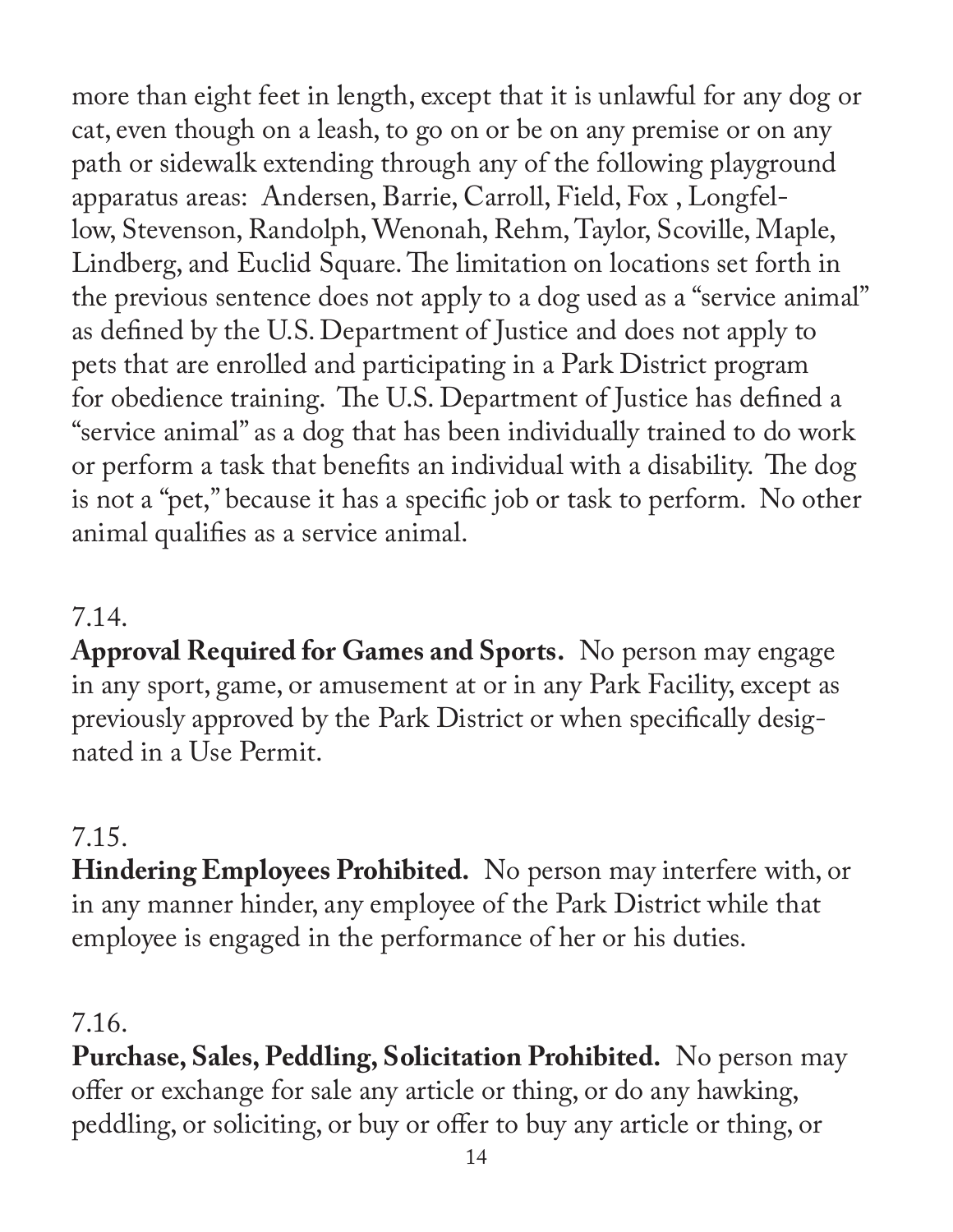take up any collection, or solicit or receive contributions of money or anything of value at or in any Park Facility, except when authorized to do so by a Use Permit.

## 7.17.

## **Private Instruction, Retail and Commercial Uses Prohibited.** No person may (a) conduct or engage in any private instruction, lesson, class, or similar activity or undertaking or (b) engage in any retail or commercial use at or in any Park Facility at any time except as previously approved by the Park District or when designated in a Use Permit.

#### 7.18.

**Sleeping Prohibited after Hours.** No person may sleep at or in any Park Facility between the hours of 10p.m. and 6 a.m. on any day.

#### 7.19.

**Shelters Prohibited.** No person may place a hammock, swing, tent, or any kind of shelter at or in any Park Facility at any time, except as part of a supervised Park District program.

#### 7.20.

**Use of Playground Equipment by Adults Prohibited.** No person 16 years and older may use, in any manner, any playground apparatus or device meant for the use of children.

## 7.21.

**Obstructing Travel Prohibited.** No person may set or place, or cause to be set or placed, any goods, wares, or merchandise or property of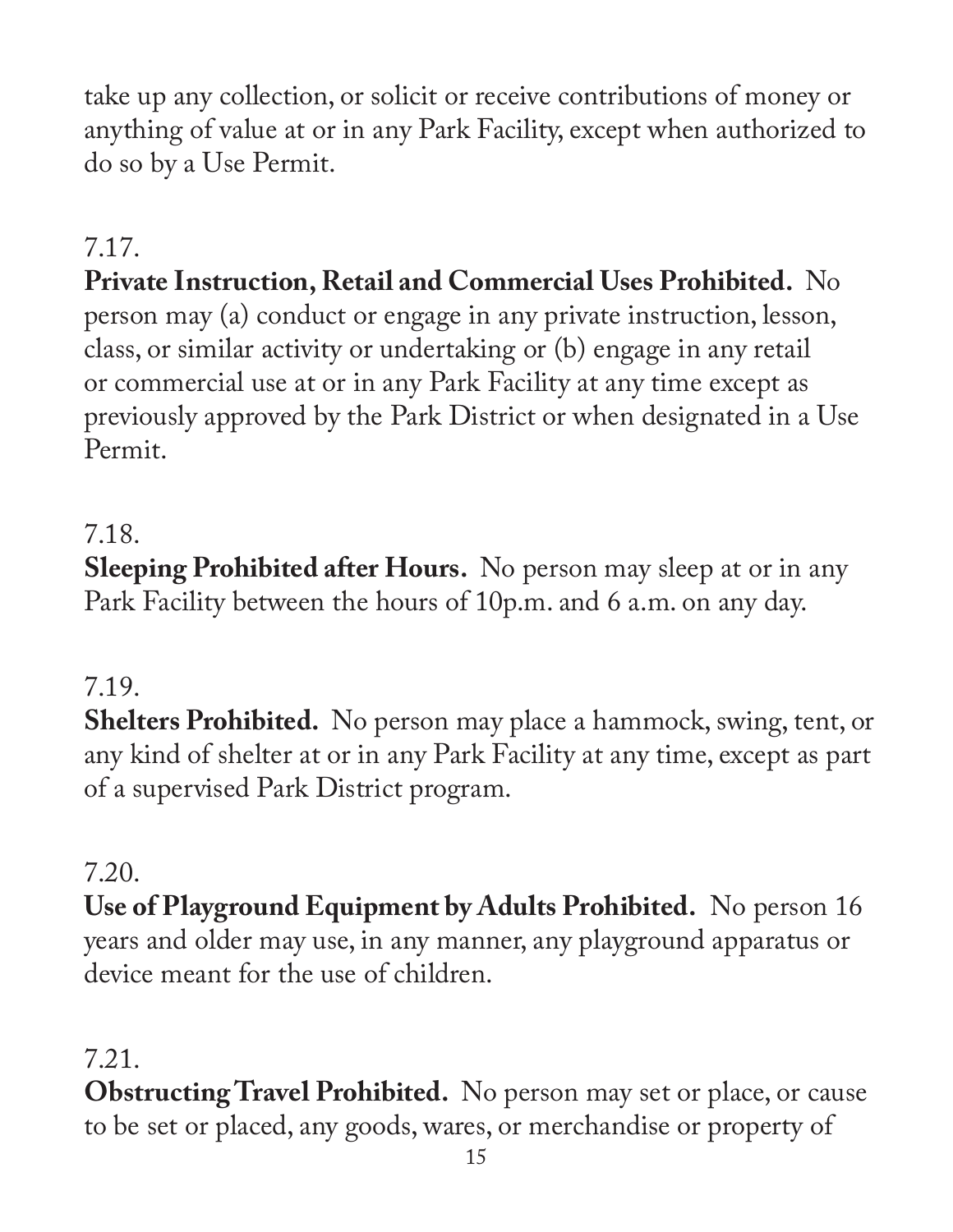any kind at or in any Park Facility in any manner that would inhibit or obstruct proper pedestrian or vehicular movement.

#### 7.22.

**Fires Prohibited.** No person may light or make use of fire at or in any Park Facility, except when the use of fire is specifically designated in writing in advance by the Executive Director and then only in compliance with regulations as are prescribed by the Executive Director.

## 7.23.

**Intoxicating Liquors, Drugs, Tobacco Products Prohibited.** No intoxicated person may enter, be, or remain at or in any Park Facility. Further, except as specifically provided in Subsections 7.30 and 7.31 for events at Cheney Mansion and in Austin Gardens, no person at or in any Park Facility may bring within, keep, sell, give away, drink, consume, or use any alcoholic liquor, intoxicating substance, or narcotics or drugs not therapeutically administered, unless authorized in advance by a Use Permit. No person may smoke cigarettes, cigars, pipes, or other tobacco products by any means in any Park Facility. No person may use any form of e-cigarette or similar device in any Park Facility.

## 7.24.

**Dumping Articles Prohibited.** No person may deposit, dump, throw, or place any yard waste, coal, ashes, dust, manure, litter, or rubbish at or in any Park Facility. Paper, garbage, or refuse matter must be deposited only in receptacles provided for that purpose.

## 7.25.

**Advertisements Restricted.** No person other than the Park District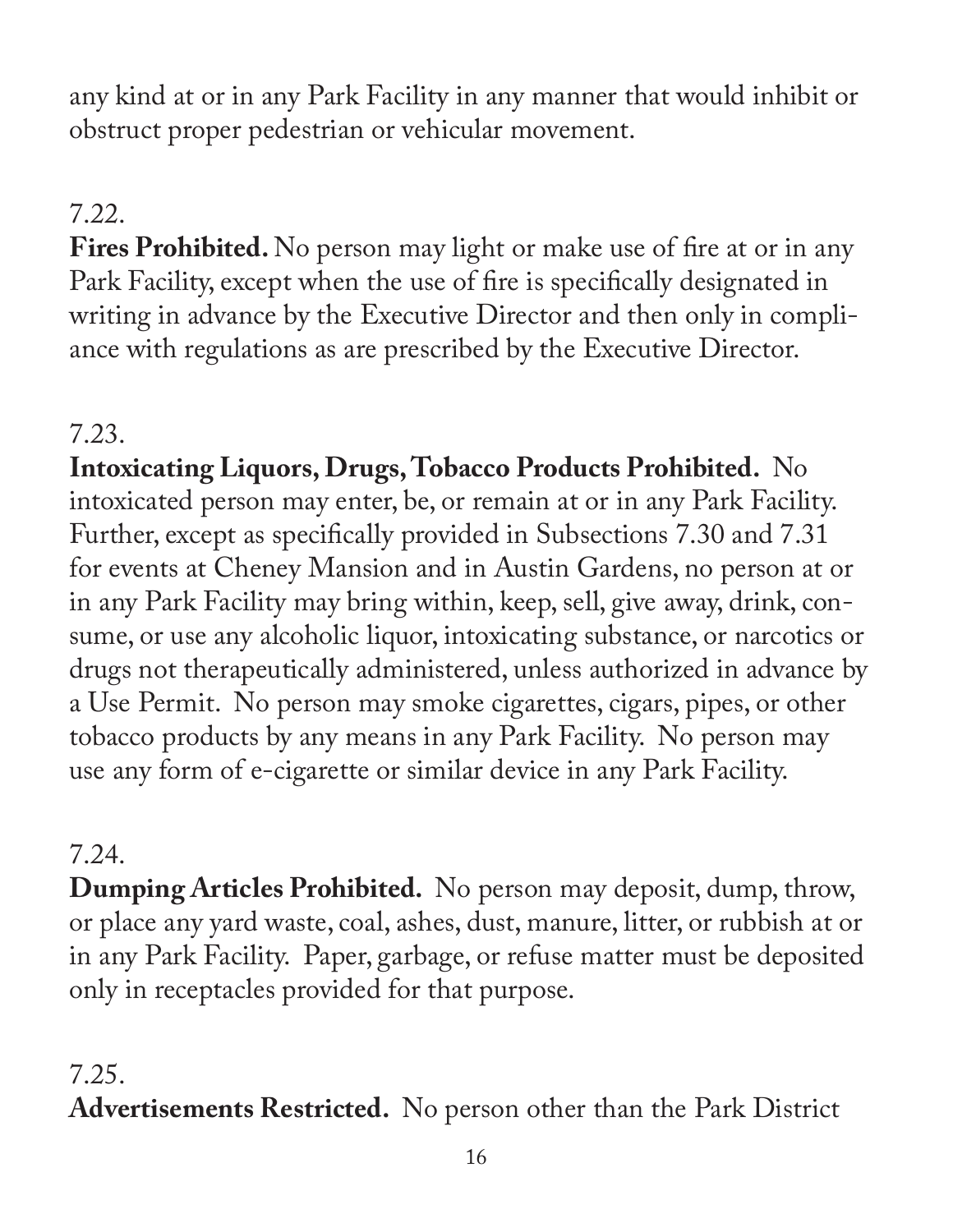may deploy, display, affix, or otherwise show any placard or advertisement of any kind at or in any Park Facility. No person other than the Park District may distribute, cast, throw, or place any handbill, pamphlet, circular, advertisement, or notice of any kind, nor write, draw, paste, stencil, or affix, or otherwise show any notice or bills, advertisement, or other papers on any structure or thing at or in any Park Facility.

## 7.26.

**Gambling Prohibited.** No person may play illegal games of chance or use any gambling device at or in any Park Facility.

## 7.27.

**Begging Prohibited.** No person may beg or solicit alms at or in any Park Facility unless authorized in advance by a Use Permit.

## 7.28.

**Protection of Birds and Animals.** No person may trap, catch, attack, wound, or kill any bird or other animal, or molest or rob any bird nest or other animal nest, at any Park Facility.

#### 7.29.

**Resisting or Interfering with Officer Prohibited.** No person may resist any commissioner, officer, or park patrolman of the Park District or police officer or official of the Village of Oak Park (collectively "Officers") in the discharge of her or his duties, or fail or refuse to obey any lawful command of any Officer, or in any manner assist or give aid to any person in custody to escape or to attempt to escape from custody, or rescue or attempt to rescue any person when that person is in such custody.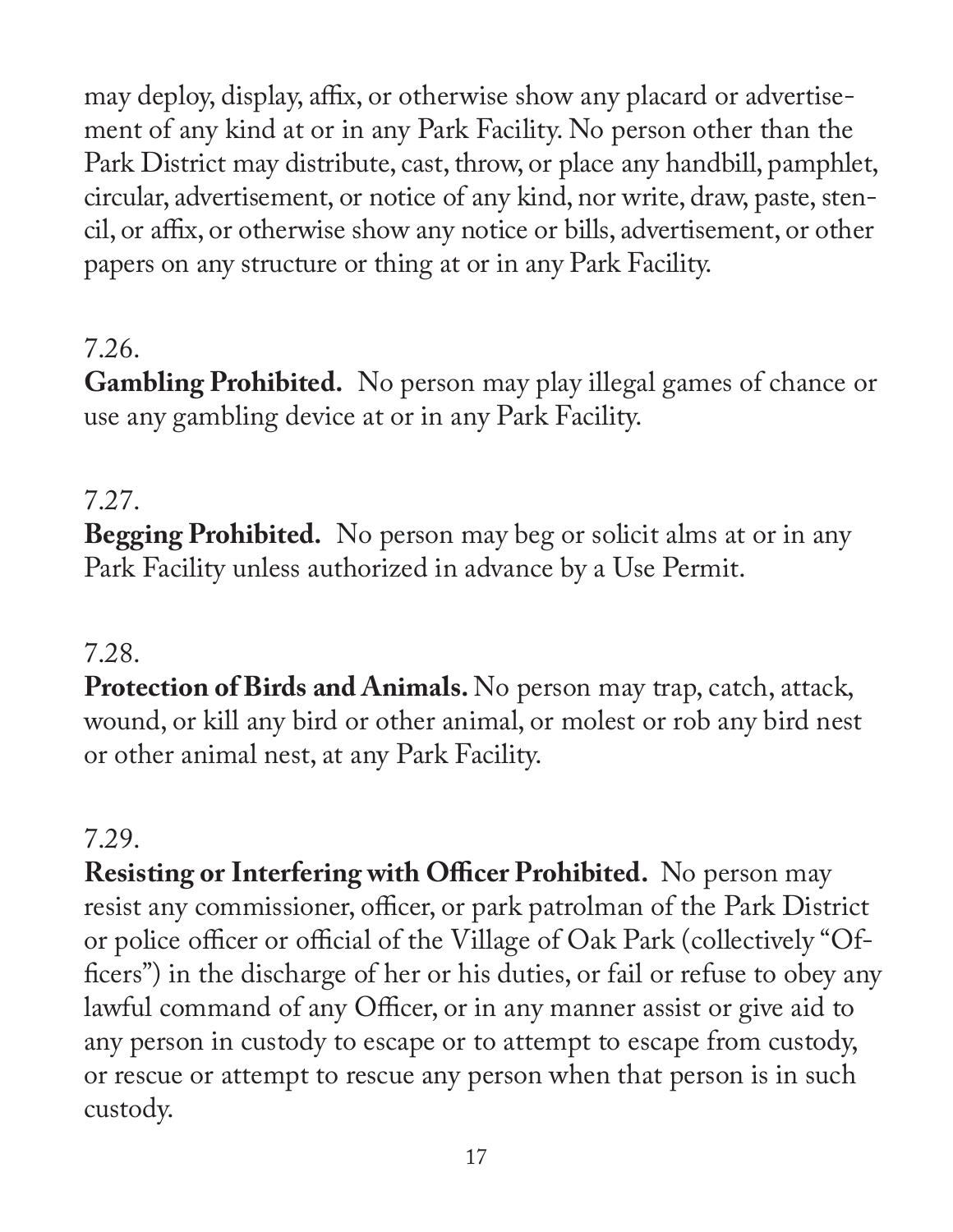## 7.30.

**Alcoholic Beverages at Cheney Mansion.** Possession and consumption of alcoholic beverages are permitted at Cheney Mansion during an event approved by the Park District and in accordance with the terms and restrictions established for the event.

# 7.31.

**BYO Wine and Beer in Austin Gardens.** Possession and consumption of bring-your-own ("BYO") wine and beer is permitted within Austin Gardens during a theatrical performance by the Festival Theatre, subject to the following restrictions:

(a) No person under the age of 21 years is be allowed to possess or consume any wine and beer.

(b) No signs, announcements, or advertising of BYO wine and beer is permitted.

(c) BYO possession and consumption is authorized only from 90 minutes prior to the scheduled start of a performance until 30 minutes after the end of a performance.

(d) No open containers of wine or beer may be carried out of Austin Gardens.

# **Section 8. Dog Parks.**

The Park District maintains rules and regulations governing dog parks within the Park District, titled Guidelines and Operations Plan for Dog Facilities (the "Dog Park Guidelines"). Every dog owner and dog handler must abide by the rules and regulations set forth in the Dog Park Guidelines, as they may be amended from time to time. The Dog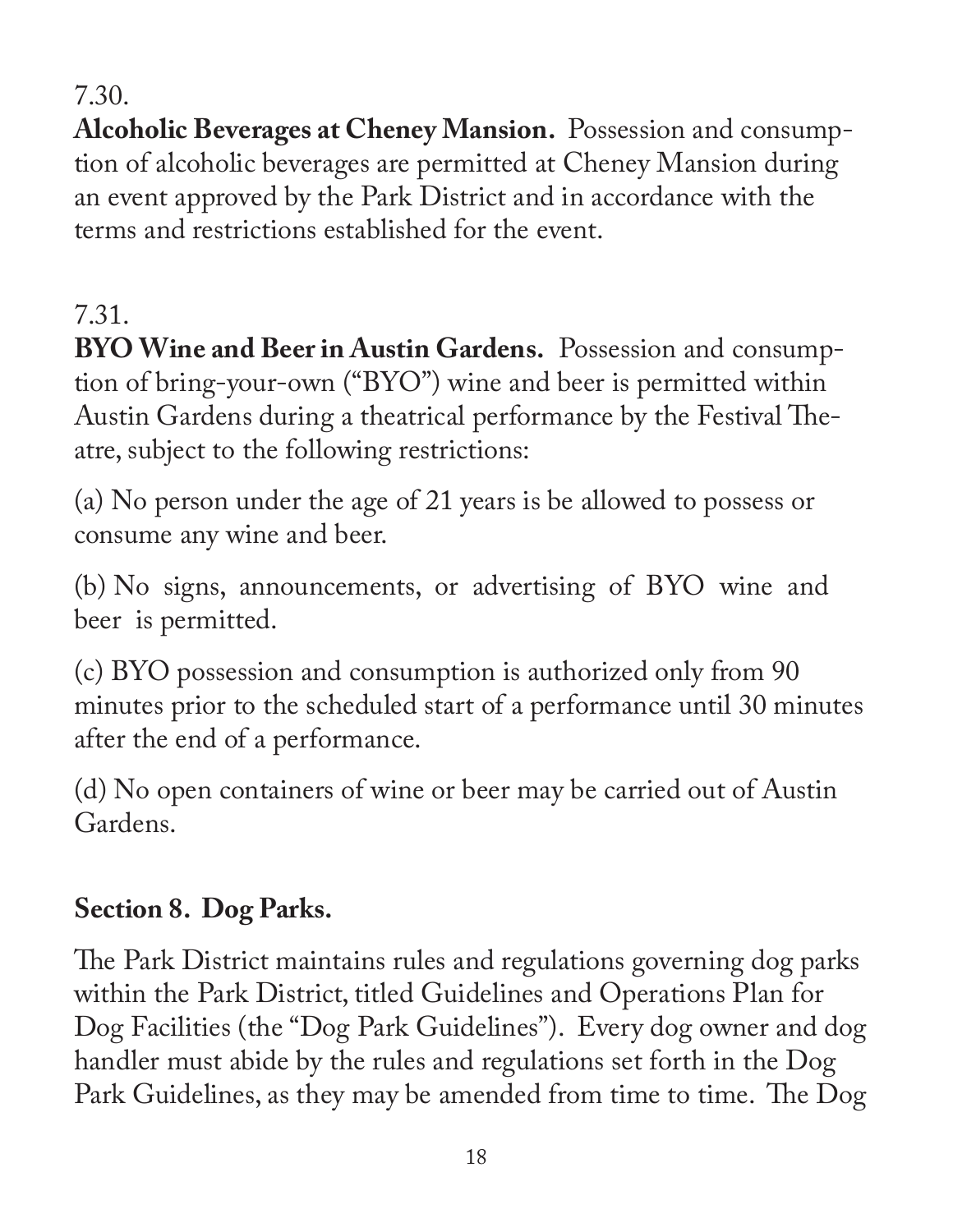Park Guidelines provide, among other rules and regulations, all of the following rules and regulations:

## 8.1.

**Permit and Pass Required.** Every dog owner or dog handler must secure a dog park permit and pass prior to any use of any dog park. Access to dog parks is limited to persons with valid, current dog park permits and passes.

#### 8.2

**Permit and Pass Application.** Each application for a dog park permit and pass must be submitted to the Park District on forms provided by the Park District, which must include, among other information, all of the following:

(a) *Waiver and Indemnity.* Waiver, release, and indemnification provisions that must be signed by the applicant. All applicants must assume all risk of, and responsibility for, injury, damage, and loss relating to use of any dog park.

(b) *Proof of Examination.* Written proof of an examination of the dog by a certified Doctor of Veterinary Medicine including information and vaccinations as provided on the application.

(c) *Proof of Dog License.* Proof of a properly issued Oak Park dog license and rabies tag from the applicant's city of residence.

#### 8.3.

**Compliance with Posted Rules and Regulations Required.** Every dog owner and dog handler must abide by posted rules and responsibilities.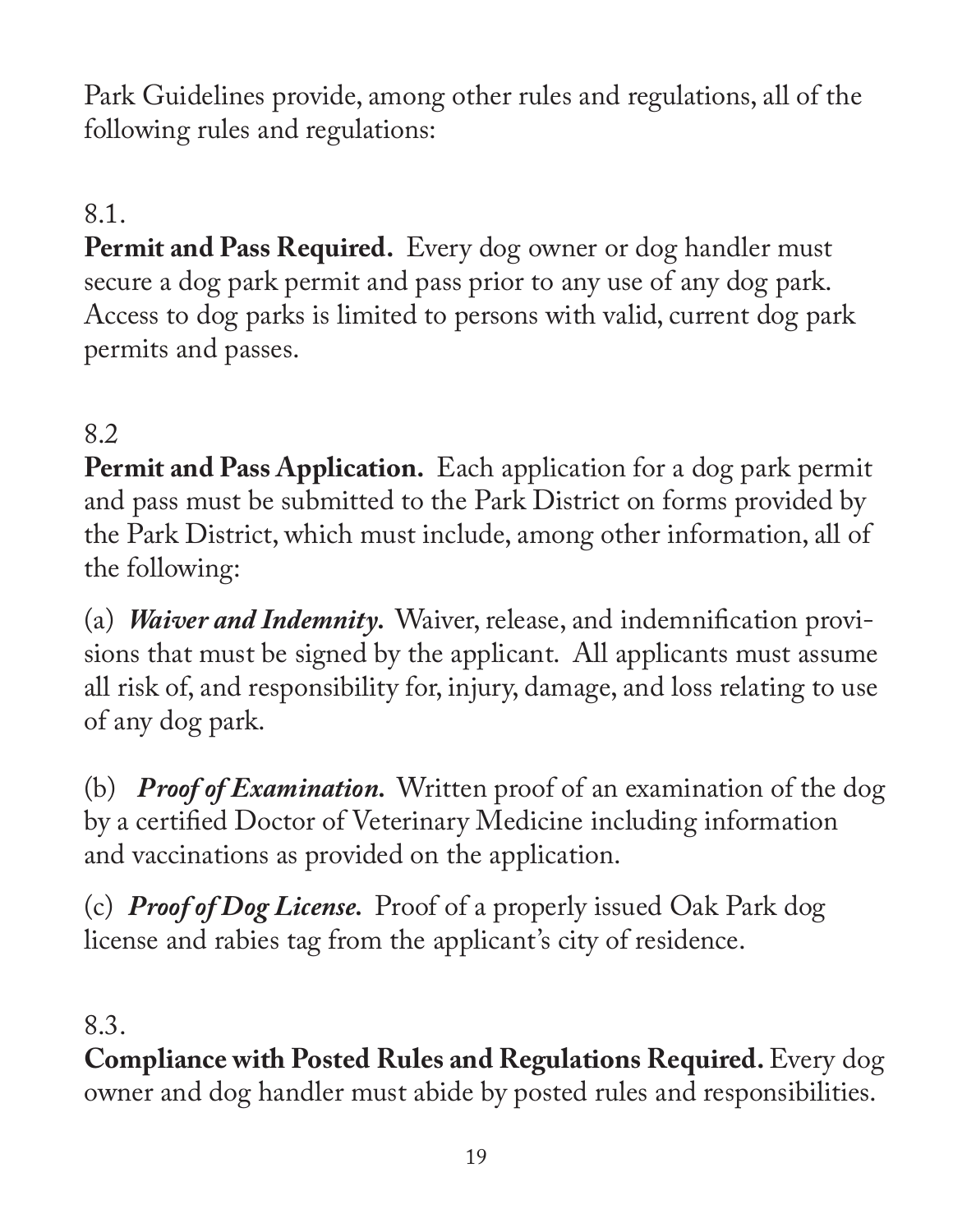## 8.4.

**Young Children Prohibited.** No child under the age of 11 years is permitted within a dog park at any time.

# 8.5.

**Adult Supervision of Youth Required.** No child between the ages of 11 and 17 years is permitted within a dog park unless accompanied by an adult.

#### 8.6.

**Collars, Wearing of Tags Required.** Every dog must wear a collar at all times while within any Park Facility and must wear on that collar a current Village of Oak Park dog license tag and a rabies tag.

#### 8.7.

**Display of Permit and Pass Required.** Every dog owner and dog handler must display the Park District dog park permit and pass at all times when in a dog park.

#### 8.8.

**Enforcement, Fines.** Dog park rules and regulations may be enforced by the Oak Park Department of Animal Control, the Oak Park Police Department, and the Park District. Any person found to be in violation of any dog park rules or regulation is subject to a fine of up to \$1,000 for each offense.

## **Section 9. Insurance.**

The Park District requires every organized group using a Park Facility to provide insurance coverage at least as follows: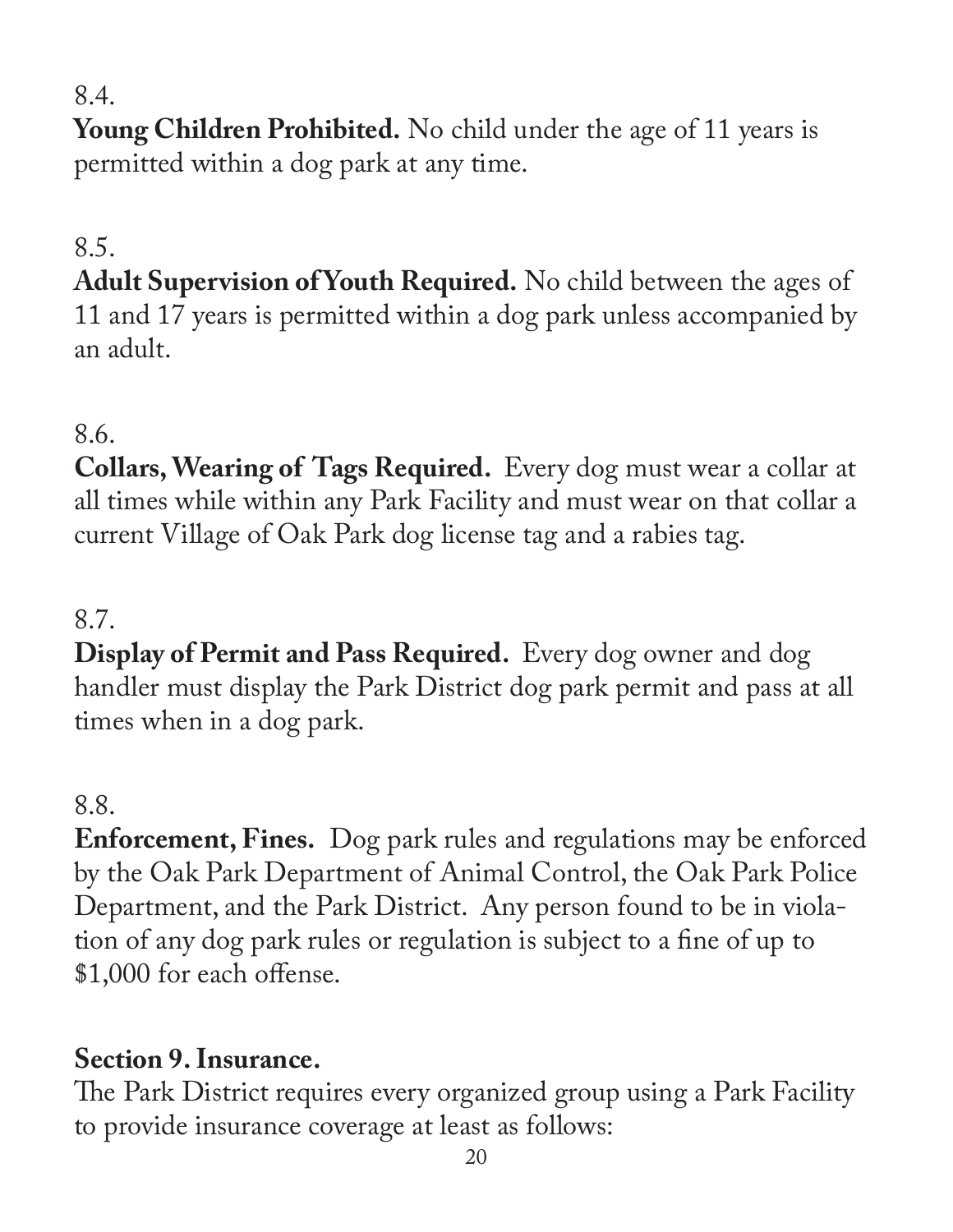#### 9.1.

**Commercial General and Umbrella Liability Insurance.** Commercial general liability (CGL) and, if necessary, commercial umbrella insurance, with a limit of not less than \$1,000,000 each occurrence. CGL insurance must be written on Insurance Services Office (ISO) occurrence form CG 00 01 10 93 or a substitute form providing equivalent coverage, and must cover liability arising from premises, operations, independent contractors, products-completed operations, personal injury and advertising injury, and liability assumed under an insured contract (including the tort liability of another assumed in a business contract). If alcoholic beverages are used, distributed, or sold, then liquor liability and Dram Shop liability coverage also must be provided with a limit not less than \$1,000,000 per occurrence. The Park District must be included as an insured under the CGL, using ISO additional insured endorsement CG 20 26 or a substitute providing equivalent coverage and under the commercial umbrella policy if any. This insurance must apply as primary insurance with respect to any other insurance or self-insurance afforded to Park District.

#### 9.2.

**Business Auto and Umbrella Liability Insurance.** If applicable, business auto liability and, if necessary, commercial umbrella liability insurance, with a limit of not less than \$1,000,000 each accident. This insurance must cover liability arising out of any auto including owned, hired and non-owned autos. Business auto insurance must be written on ISO form CA 00 01, CA 00 05, CA 00 12, CA 00 20, or a substitute form providing equivalent liability coverage. If necessary, the policy must be endorsed to provide contractual liability coverage equivalent to that provided in the 1990 and later editions of CA 00 01.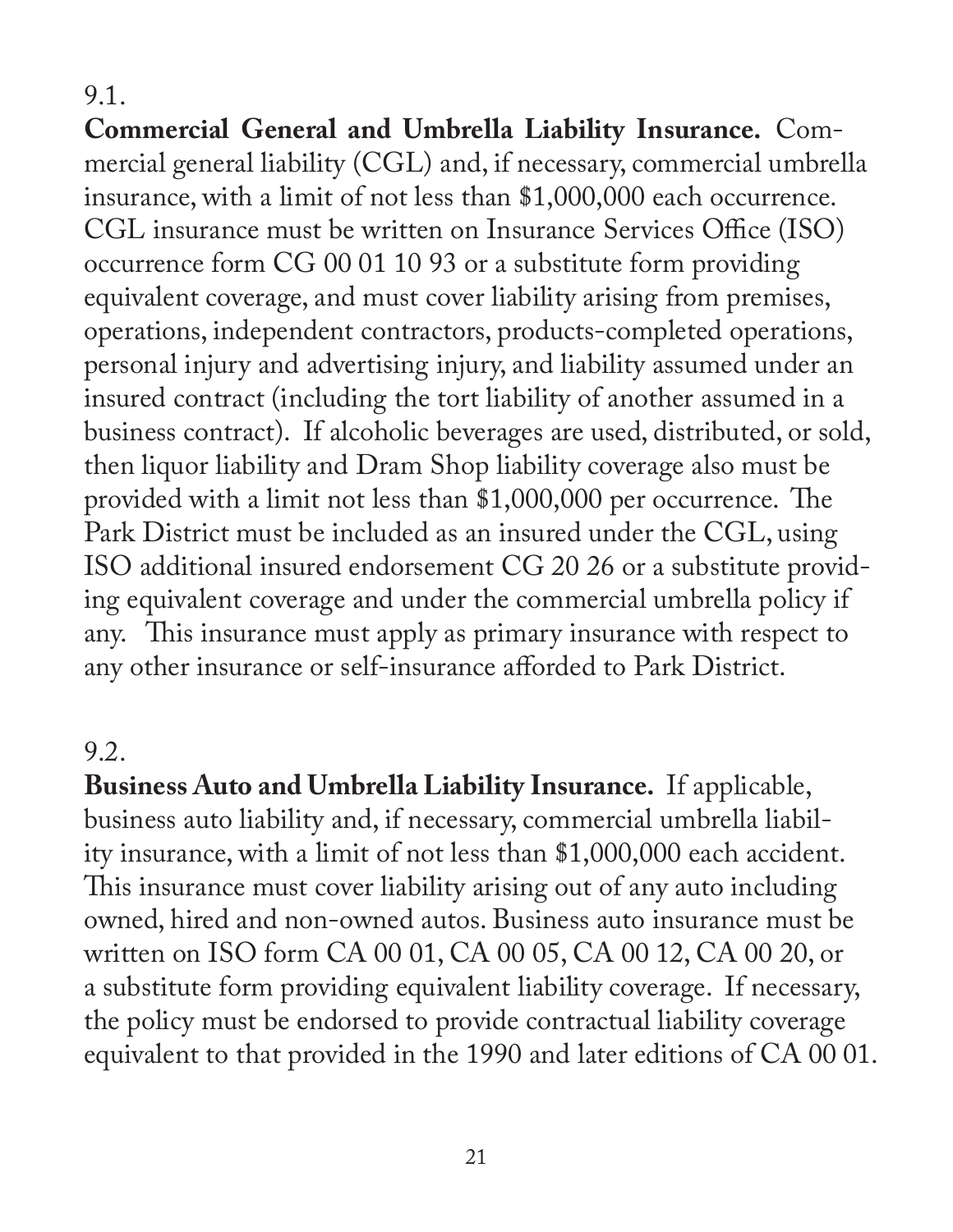9.3.

**Workers Compensation Insurance.** If applicable, workers compensation and employers liability insurance. The commercial umbrella and/ or employers liability limits must be not less than \$1,000,000 each accident for bodily injury by accident or \$1,000,000 each employee for bodily injury by disease.

# 9.4. **General Insurance Provisions.**

(a) *Evidence of Insurance.* The existence of all required insurance coverage must be certified by an applicant for a Use Permit, and no Use Permit may be issued until all required insurance coverage has been secured and proof of coverage has been filed with the Park District. The Park District may require certificates of insurance and applicable policy endorsements reflecting required coverage. The failure of the Park District to demand any required certificate, endorsement, or other evidence of full compliance with these insurance requirements, or the failure of the Park District to identify a deficiency from evidence that is provided may not be construed as a waiver by the Park District of the group's obligation to maintain that insurance.

(b) *Right to Prohibit Use.* The Park District has the right, but not the obligation, to prohibit a group from using any Park Facility until required certificates or other evidence of insurance are received and approved by the Park District.

(c) *Revocation if Noncompliance.* The Park District may revoke any Use Permit or other permit or approval upon the failure to acquire and maintain the insurance required by this Section.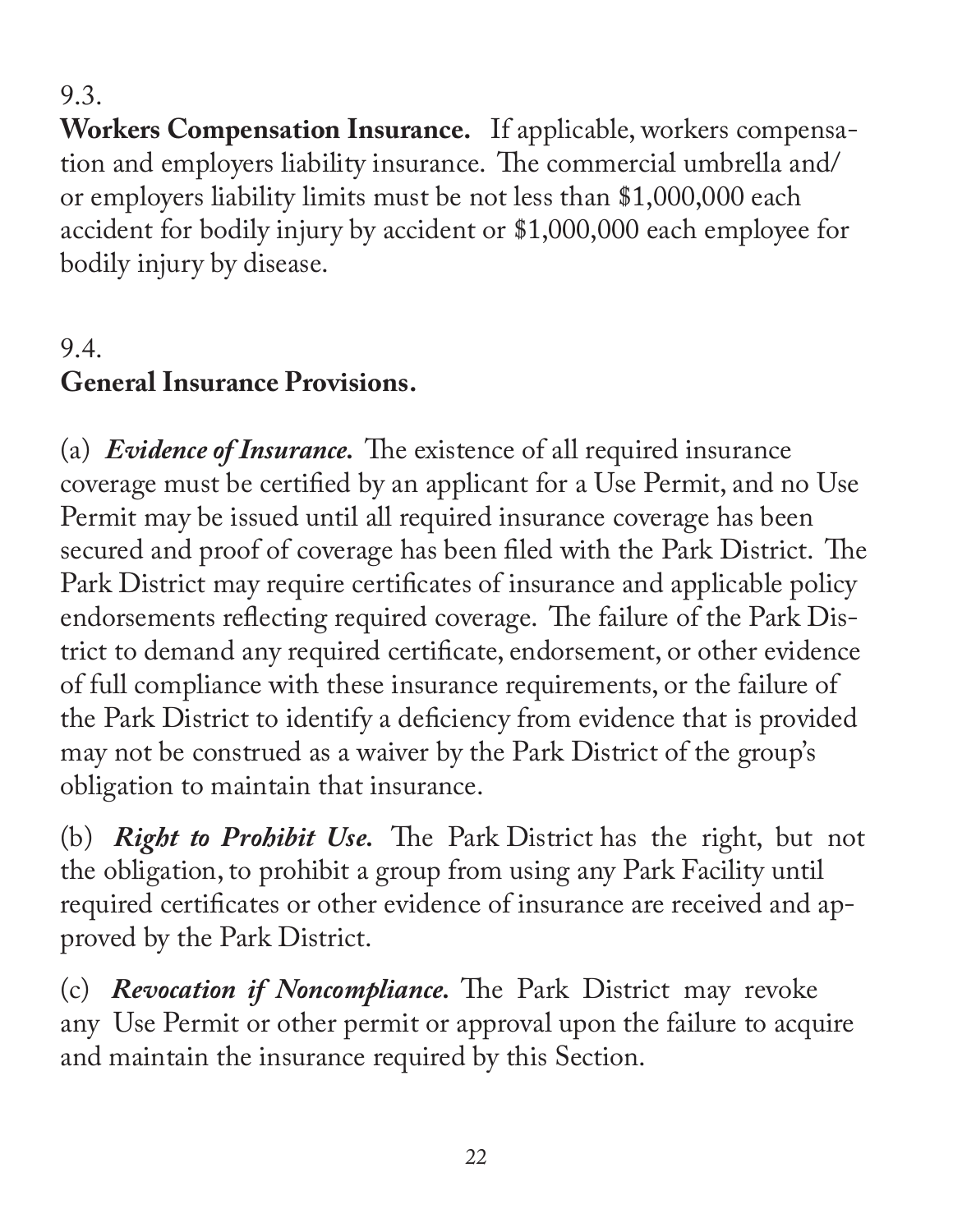9.5.

**Waiver or Modification of Insurance Requirement.** An organized group may request a waiver or modification of the insurance requirements of this Section. The Executive Director and the President of the Park District Board of Commissioners, in the exercise of their discretion based on all of the circumstances, may modify or waive one or more of the insurance requirements of this Section 9.5, which circumstances must include consideration of safety issues, liability issues, and various risk factors including without limitation the nature and duration of the proposed use and the proposed activities, the locations of the use and activities, and the risks generally associated with the activities. Under no circumstances may any decision to modify or waive a requirement be based on any consideration of age, race, color, religion, gender, sexual orientation or preference, national origin, social or economic status, special ability, disability, or any other class or status.

#### 9.6.

**Changes Without Notic**e. The Park District Board of Commissioners may modify any or all of the requirements of this Section at any time, in the exercise of its discretion to reflect greater or lesser limits, in consideration of the factors set forth in Subsection 9.5 of this Section.

## **Section 10. Storage of Equipment Belonging to Others.**

Any organization requesting the use of a Park Facility to store equipment must (a) sign a release of responsibility, indemnifying and holding harmless the Park District for any and all loss or damage to property from any cause during the time that the equipment is stored in a Park Facility and (b) provide certification of insurance for fire and theft on the equipment during the entire period that the equipment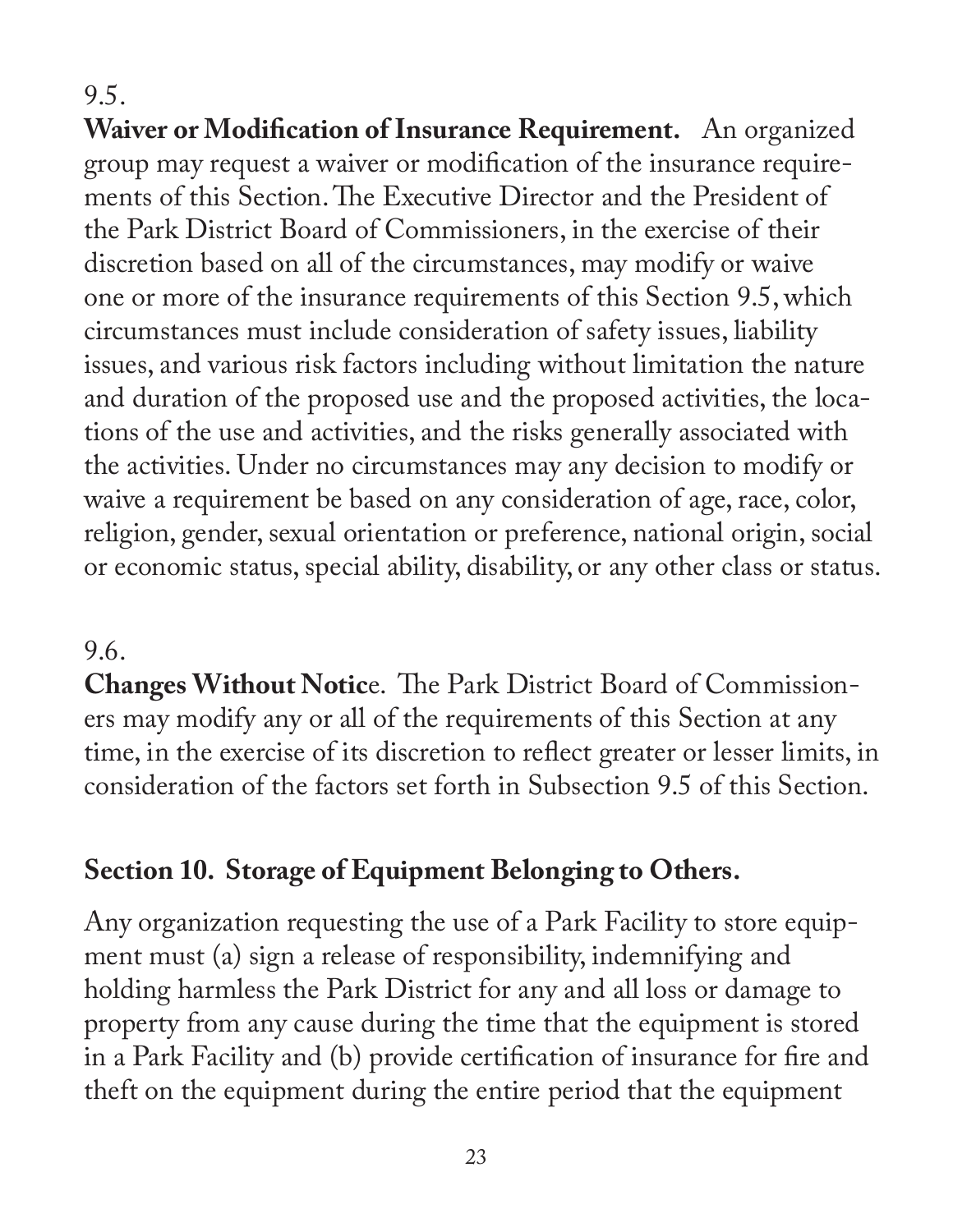is stored in a Park Facility, in the form required by Section 8 of these Rules and Regulations.

# **Section 11. Temporary Dismissal from Park Facilities**

(a) *Definition of Temporary Dismissal.* "Temporary Dismissal" under this Section 11 means removal and exclusion from all Park Facilities for a 24- hour time period as provided in this Section 11.

(b) *Persons Subject to Temporary Dismissal.* Any person who violates (i) any provision of these Rules and Regulations, (ii) any other existing Park District rule, regulation, code, ordinance, or policy, or (iii) any State of Illinois or Village of Oak Park statute, code, or ordinance while in any Park Facility is subject to Temporary Dismissal.

(c) *Persons Authorized to Effect a Temporary Dismissal.* The following persons may effect a Temporary Dismissal: Village of Oak Park police officers and the Park District's Superintendent of Recreation, Superintendent of Buildings and Grounds, and all other Park District representatives authorized by the Executive Director of the Park District. A person authorized under this Subsection (c) is referred to as a "Dismissal Officer."

(d) *Basis for Determination of Temporary Dismissal.* The determination whether to temporarily dismiss a person rests in the sound exercise of discretion by the Dismissal Officer and may be based either on observations by the Dismissal Officer, or on any report that would ordinarily be relied upon by a law enforcement officer to determine probable cause, or both.

(e) *Time Period of Dismissal.* Each Temporary Dismissal is for a period of 24 hours after service of the Dismissal Notice under Subsection (f) of this Section.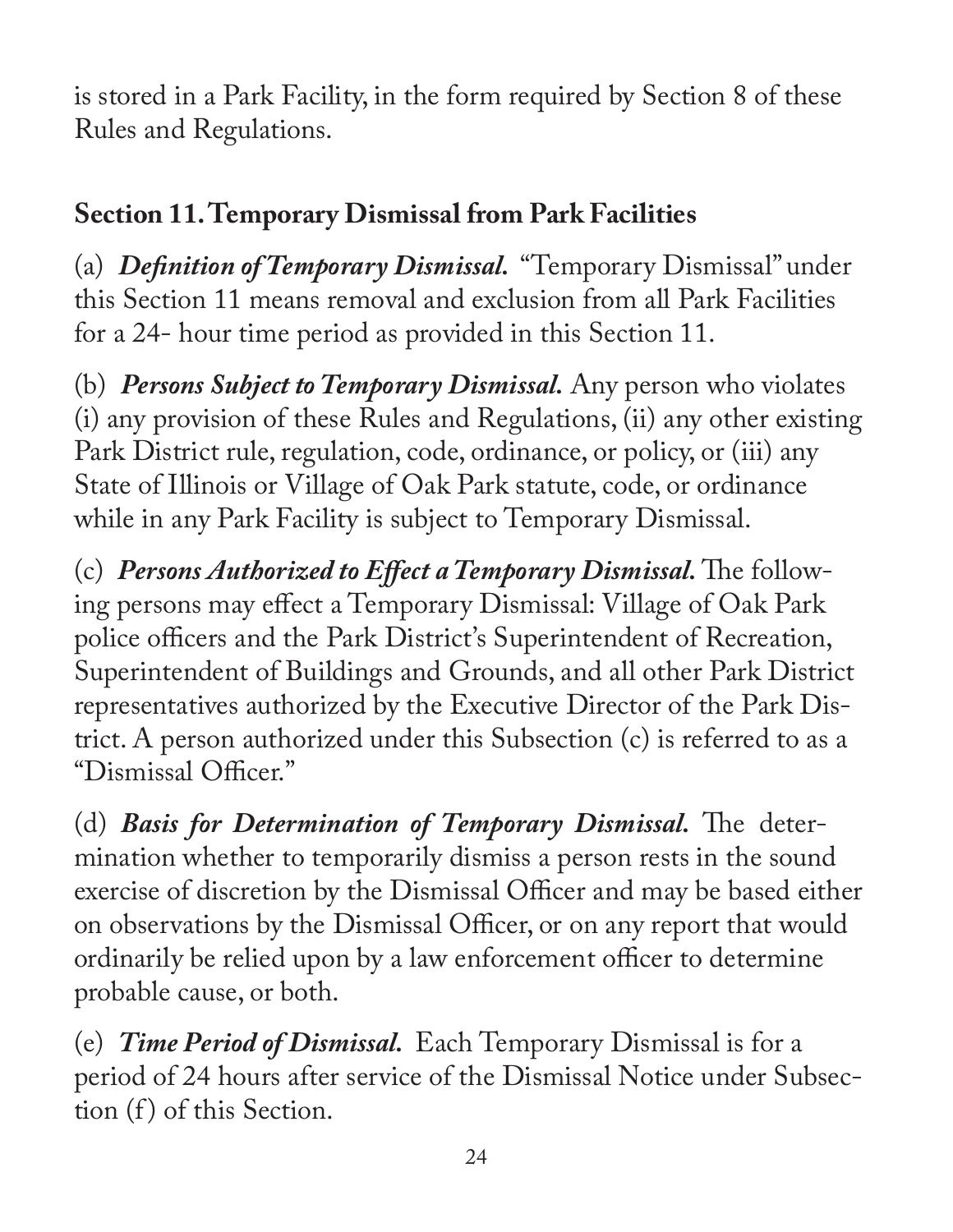(f) *Dismissal Notice*. A person who is temporarily dismissed under this Section 11 will receive a written Dismissal Notice from the Dismissal Officer that states (1) the date and time of issuance, (2) the general location at which the notice was issued, (3) a statement that the individual may not enter any Park Facility for 24 hours after receipt of the notice, and (4) a statement that violation of the terms of the notice may lead to arrest and prosecution for criminal trespass.

(g) *Violation of Dismissal Notice.* The violation of any Dismissal Notice is a violation of these Rules and Regulations. A person who violates a Dismissal Notice is subject to being excluded from Park Facilities under Section 12 of these Rules and Regulations and to arrest and prosecution for criminal trespass.

## **Section 12. Exclusion from Park Facilities.**

(a) *Definition of Exclusion.* "Exclusion" under this Section 12 means removal and exclusion from all Park Facilities for a period of days as provided in this Section 12.

(b) *Persons Subject to Exclusion.* A person is subject to Exclusion if he or she has received three or more citations during any 60-day period for violation of (i) any provision of these Rules and Regulations, (ii) any other existing Park District rule, regulation, code, ordinance, or policy, or (iii) any State of Illinois or Village of Oak Park statute, code, or ordinance while in any Park Facility. A citation that has been dismissed is not counted when determining whether a person is subject to Exclusion.

(c) *Persons Authorized to Effect an Exclusion.* The following persons may effect an Exclusion: Village of Oak Park police officers and the Park District's Superintendent of Recreation, Superintendent of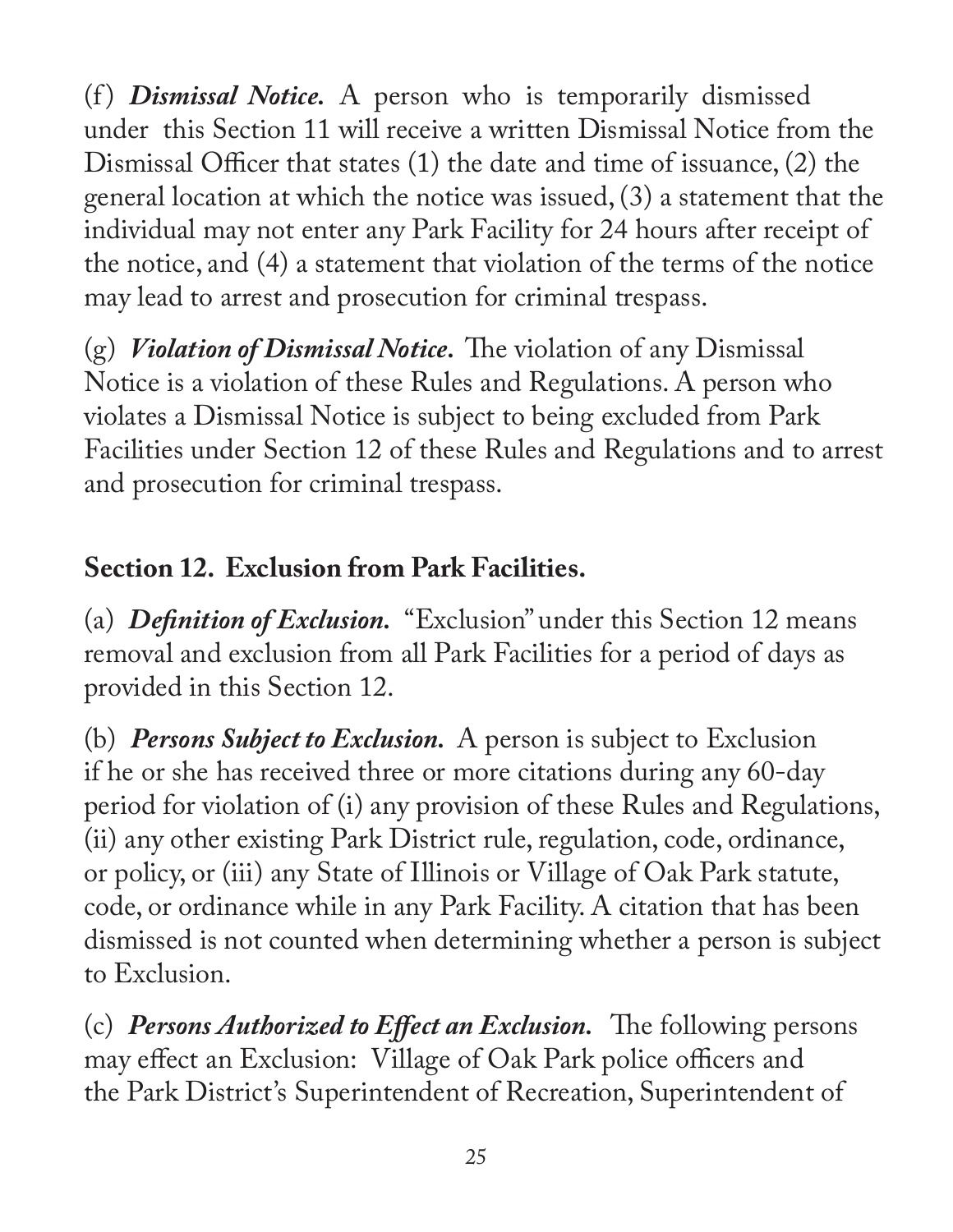Buildings and Grounds, and all other Park District representatives authorized by the Executive Director of the Park District. A person authorized under this Subsection (c) is referred to as an "Exclusion Officer."

(d) *Basis for Determination to Exclude.* The determination whether to exclude a person is based on previously issued citations as provided in Subsection (b) of this Section 12, without regard to the pendency or disposition of any of those citations, and any current citation for violation of these Rules and Regulations or any other Park District code, ordinance, or regulation.

(e) *Time Period of Exclusion.* The time period of an Exclusion is based on the sound exercise of discretion by the Exclusion Officer and must fall within the following parameters:

(i) A person who has accumulated three citations or has been the subject of one Temporary Dismissal during the 60-day period preceding the issuance of the current citation, or who has accumulated four citations in the 12-month period prior to issuance of the current citation, may be excluded for any period of days up to 60 days after receipt of the Exclusion Notice.

(ii) A person who has accumulated four citations or has been the subject of two or more Temporary Dismissals during the 60-day period preceding the issuance of the current citation, or who has accumulated five citations in the 12-month period prior to issuance of the current citation, may be excluded for any period of days up to 180 days after receipt of the Exclusion Notice.

(iii) A person who has accumulated five or more citations or has been the subject of three or more Temporary Dismissals during the 60-day period preceding the issuance of the current citation,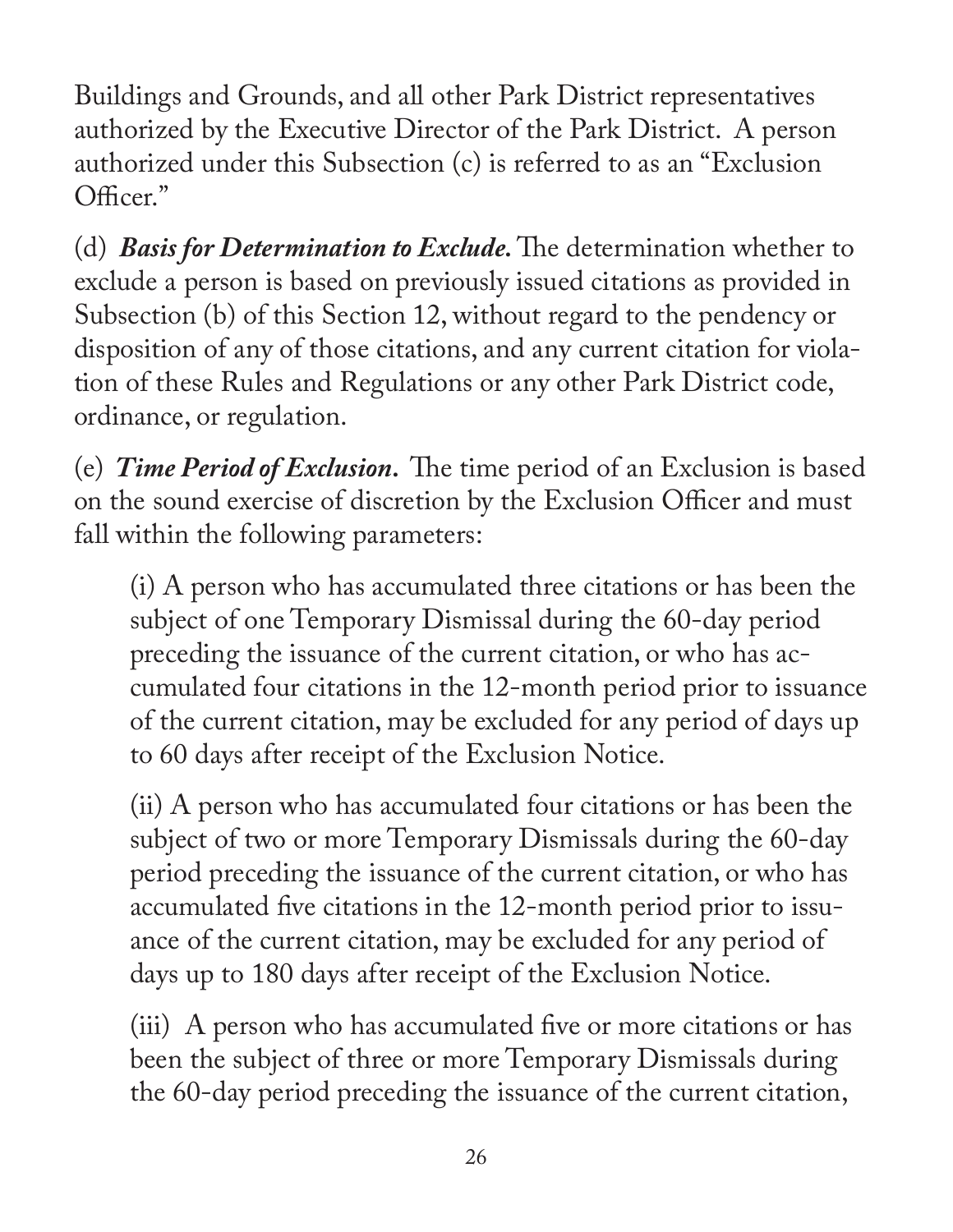or who has accumulated six citations in the 12-month period prior to issuance of the current citation, may be excluded for any period of days up to 365 days after receipt of the Exclusion Notice.

(iv) The determination of the Exclusion Officer not to exclude a person eligible for Exclusion under this Subsection (e) at one time does not preclude that Exclusion Officer or any other Exclusion Officer from excluding that person at any time that person remains, or again becomes, eligible for Exclusion.

(f ) *Exclusion Notice.* A person who is excluded under this Section 12 will receive a written Exclusion Notice from the Exclusion Officer that states (i) the date of issuance, (ii) the general location at which the notice was issued, (iii) the time period of Exclusion, (iv) a statement that the individual may not enter any Park Facility during the period of Exclusion, (v) a statement that violation of the terms of the notice may lead to arrest and prosecution for criminal trespass, and (vi) a statement that the Exclusion Notice may be appealed under this Section 12. An Exclusion commences immediately after receipt of the Exclusion Notice.

(g) *Appeal of Length of Exclusion.* Any person who receives an Exclusion Notice for a time period longer than seven days may appeal the length of the Exclusion to the Executive Director of the Park District. A written request for appeal, signed by the appellant, must be received at the Park District's headquarters within five days after issuance of the Exclusion Notice. The request for appeal must state an address and one or more telephone numbers at which the appellant can be reached readily during a regular business day. The filing of an appeal does not postpone the immediate commencement of the Exclusion. If a request for an appeal is received, then the Executive Director or his or her designee must conduct a hearing on the appeal as follows: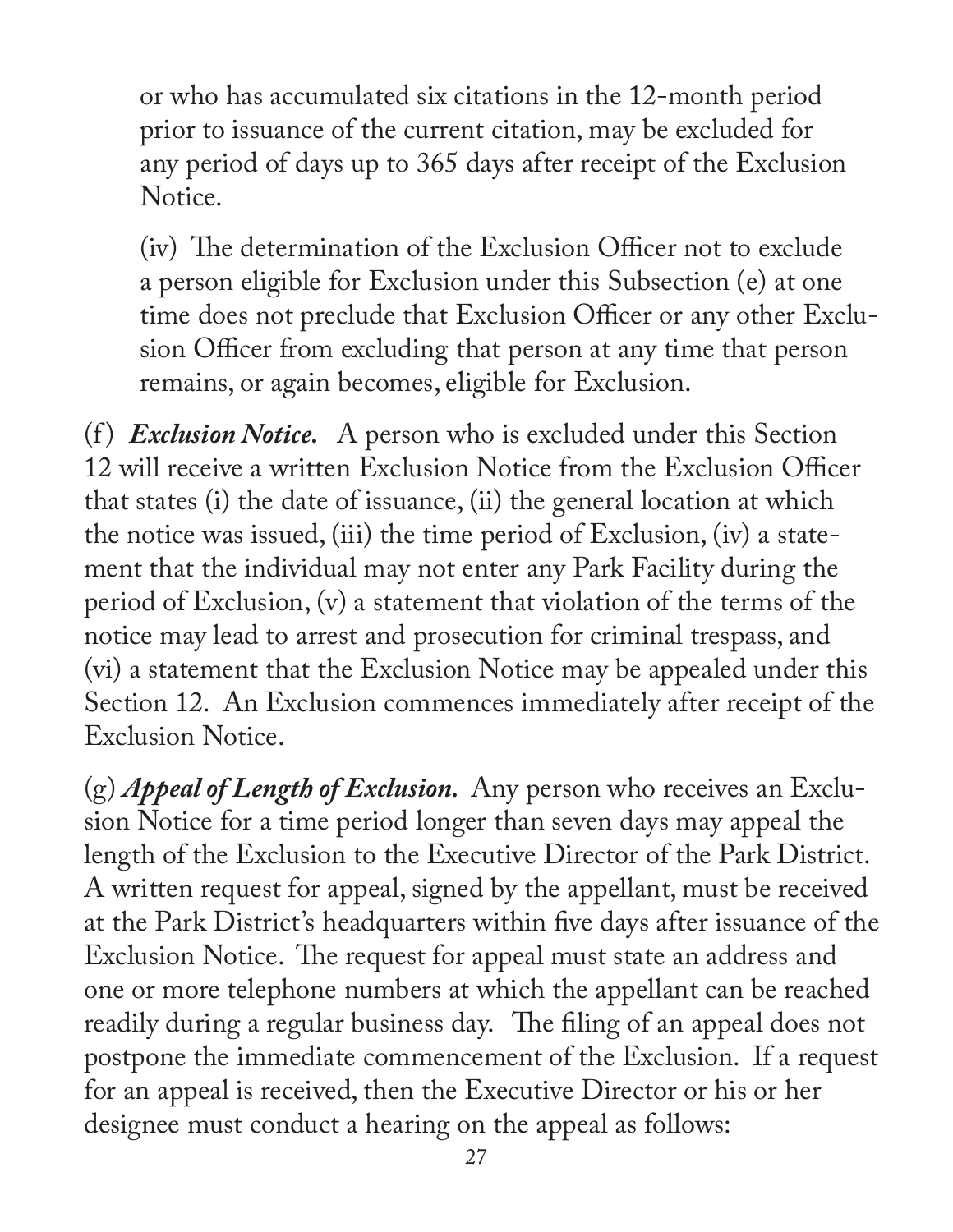(i) The Park District, within three working days after receipt of the request for appeal, must notify the appellant with the date, time, and place of the hearing, which hearing date may not be less than five business days after notice is given. The notice may be sent by U.S. Mail or provided by telephone.

(ii) If the appellant is unable to attend the hearing as scheduled, then the appellant must contact the Executive Director's office at least three business days before the hearing date and request that the hearing be rescheduled. The failure to contact the Executive Director is grounds for dismissal of the appeal.

(iii) The hearing will be conducted at the Park District's headquarters and does not need to be a public hearing. At the hearing, the appellant may give testimony in support of his or her appeal and present facts, circumstances, evidence, and witnesses to rebut the bases for the length of the Exclusion. The appellant also may ask questions of any witnesses who testify in support of the length of the Exclusion. Rules of evidence and procedure need not be strictly applied. The Executive Director or designee may examine witnesses, including the Exclusion Officer and may set the date of the hearing and continue the hearing to a date certain if necessary to accommodate the scheduling of witnesses including the Exclusion Officer.

(iv) If on the date set for hearing the appellant fails to appear and is not represented at the hearing by her or his attorney, then the Executive Director or designee nevertheless may proceed with the hearing, consider the facts, circumstances, and evidence relevant to the length of the Exclusion, and make her or his determination in the absence of the appellant and her or his attorney.

(v) Within five business days after the conclusion of the hearing,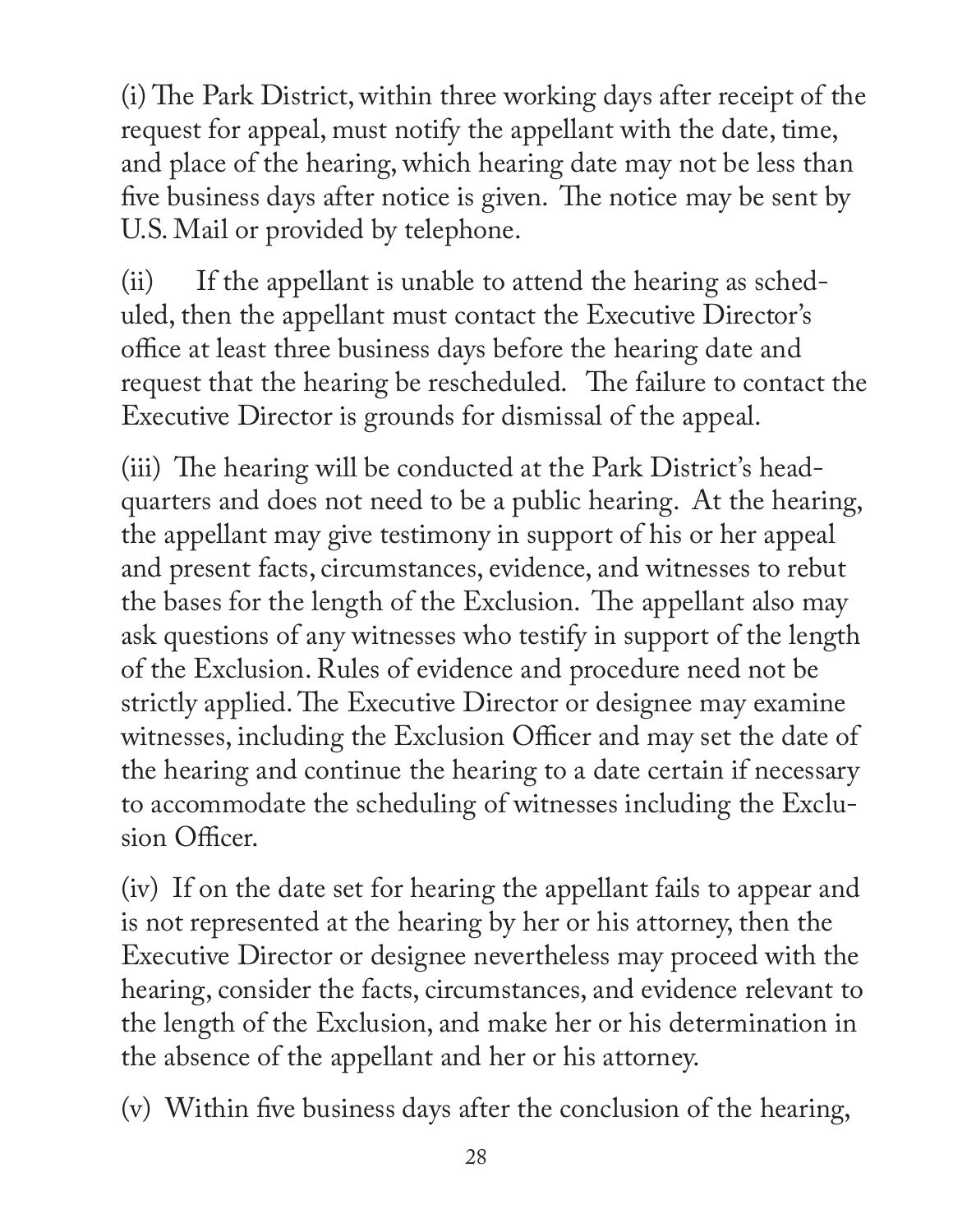the Executive Director or designee must issue a written determination on the appeal. The Executive Director or designee may reduce the time period of the Exclusion to any number of days not less than the number of days the appellant has been Excluded, or the Executive Director or designee may sustain the length of the Exclusion, or based on aggravating evidence presented at the hearing the Executive Director or designee may increase the length of the Exclusion. The determination of the Executive Director or designee is final.

(h) **Violation of Exclusion Notice.** The violation of any Exclusion Notice is a violation of these Rule and Regulations. A person who violates an Exclusion Notice is subject to further exclusion from Park Facilities under this Section 12 and to arrest and prosecution for criminal trespass.

## **Section 13. Policy Regarding Displays and Symbols in Parks.**

It is the policy of the Park District that privately sponsored, unattended displays and symbols are never an appropriate use of Park District property, that such displays and symbols are not allowed on or within any Park District property or Park Facility, and that such displays and symbols are not eligible for a Use Permit.

Other activities of a speech or assembly nature not prohibited by this Section 13 are permitted on or within Park District property or Park Facility as provided in these Rules and Regulations Governing Uses of the Park Facilities.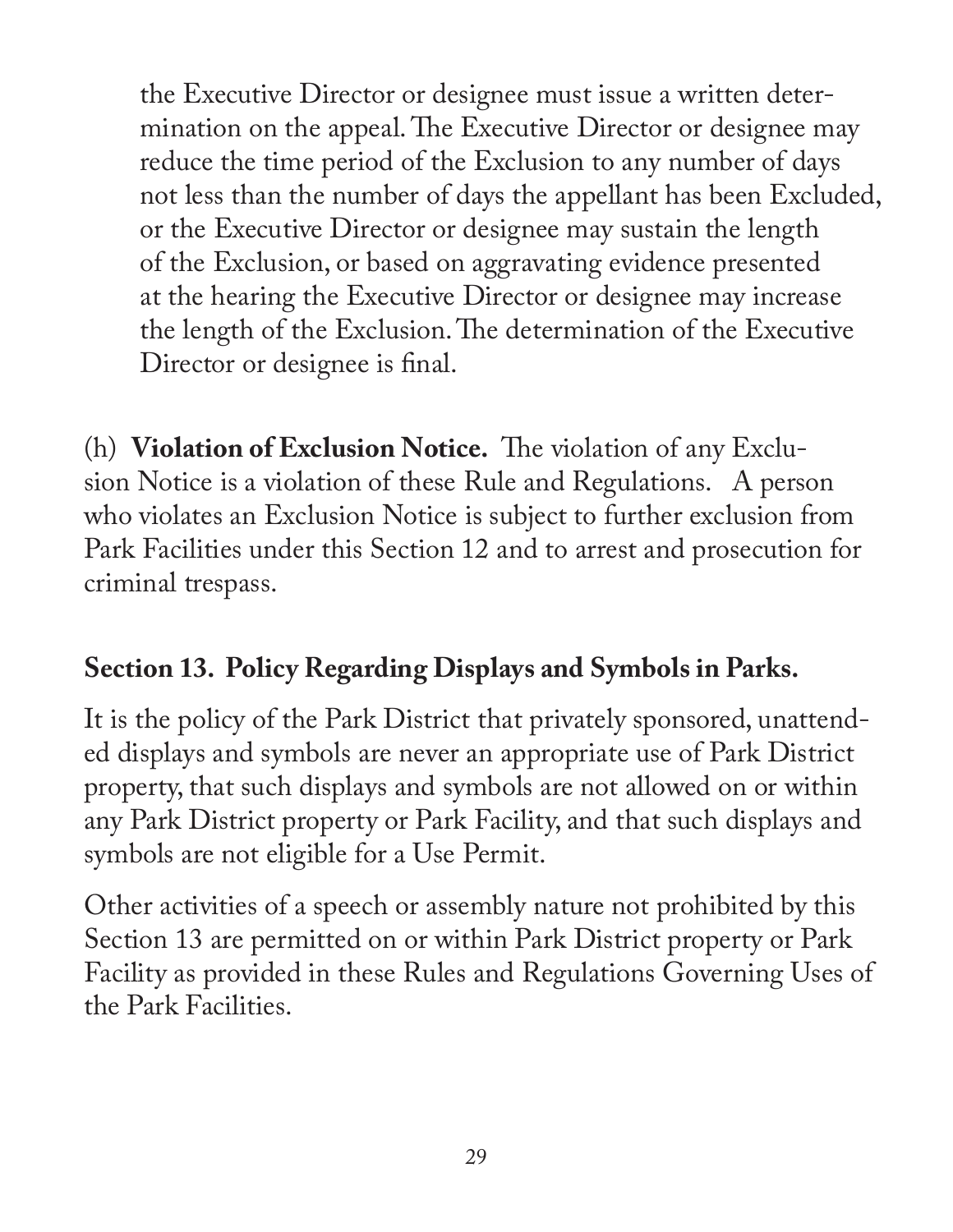#### **Parks and Schools Map**



**PARKS & FACILITIES 1 / Andersen Center/Park** 824 N. Hayes Ave. at Division St.

**2 / Austin Gardens Environmental Education Center** 167 Forest Ave.

**3 / Barrie Center**  1011 S. Lombard Ave.

**4 / Barrie Park** 127 Garfield St. **5 / Carroll Center/Park** 1125 S. Kenilworth Av.e

**6 / Elizabeth F. Cheney Mansion** 220 N. Euclid Ave.

 **7 / Oak Park Conservatory** 615 Garfield St.

**8 / Dole Center** 255 Augusta Blvd. & Cuyler Ave.

 **9 / Euclid Square** 705 W. Fillmore St. **10 / Field Center/Park** 935 Woodbine Ave. at Division St.

**11 / Fox Center/Park** 640 S. Oak Park

**12 / Lindberg Park** Greenfield St. between Marion St. & Woodbine Ave.

**13 / Longfellow Center/Park** 610 S. Ridgeland Ave.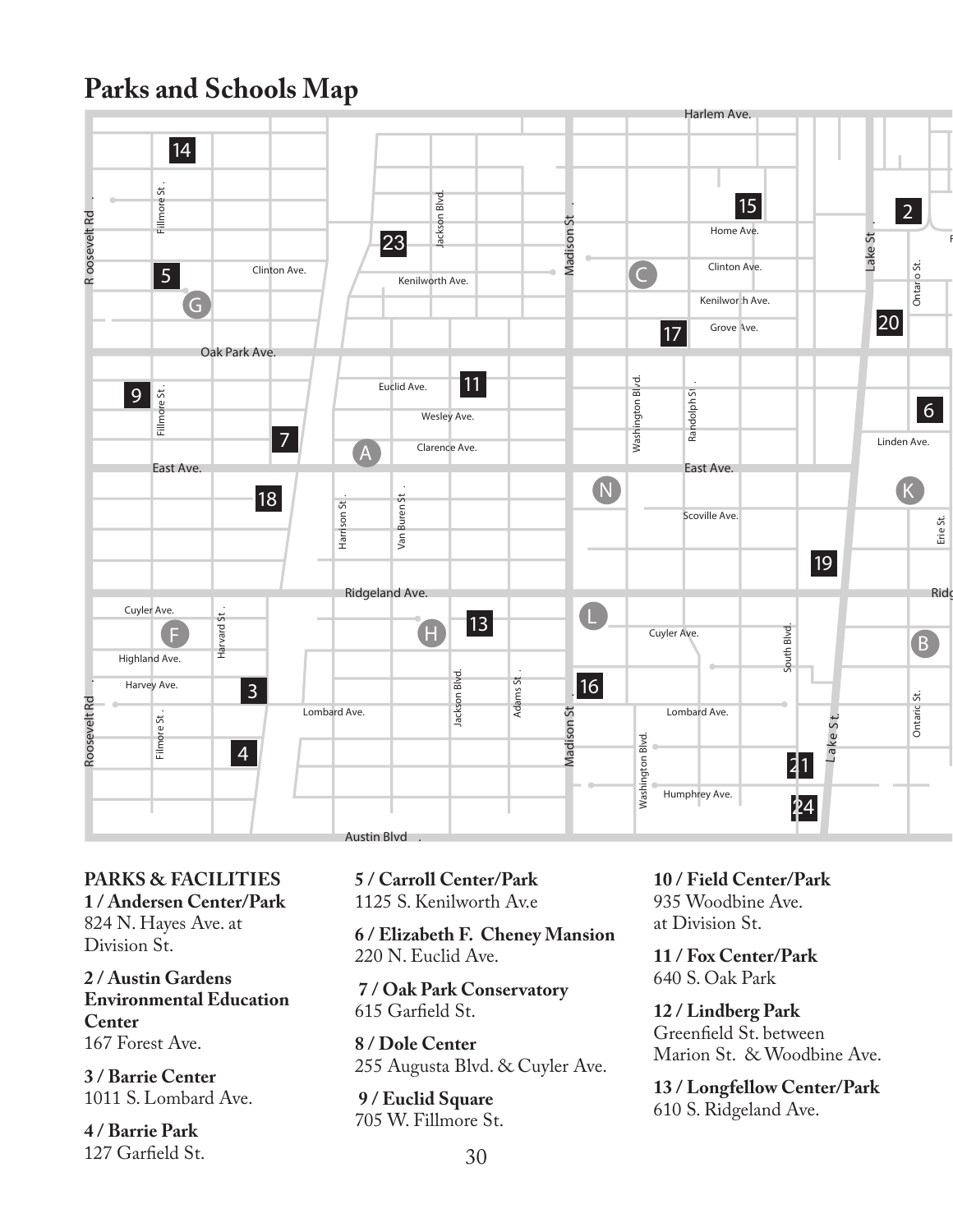

**14 / Maple Park** 1105 S. Maple Ave.

**15 / Mills Park / Pleasant Home** 217 S. Home Ave.

**16 / John L. Hedges Administrative Center** 218 Madison St.

**17 / Randolph Tot Lot** Grove Ave. & Randolph St.

**18 / Rehm Pool and Park** 515 Garfield St. at East Ave. **19 / Ridgeland Common Recreation Complex** 415 Lake St.

**20 / Scoville Park** 800 W. Lake St.

**21 / Stevenson Center/Park**  $49$  Lake St.

**22 / Taylor Park** 400 W. Division St. **23 / Wenonah Tot Lot** Wenonah Ave. & Harrison St.

**24/ Gymnastics & Recreation Center** 21 Lake Street

**SCHOOLS A / Ascension School** 601 Van Buren St.

**B / Beye School** 230 N. Cuyler Ave.

**C / Gwendolyn Brooks Middle School** 916 Washington Blvd.

**D / Hatch School** 1000 N. Ridgeland Ave.

**E / Holmes School** 508 N. Kenilworth Ave.

**F / Irving School** 1125 S. Cuyler Ave.

**G / Lincoln School** 1111 S. Grove Ave.

**H / Longfellow School** 715 Highland Ave.

**J / Mann School** 921 N. Kenilworth Ave.

**K / Oak Park & River Forest High School** 201 N. Scoville Ave.

**L / Percy Julian Middle School** 416 S. Ridgeland Ave.

**M / Whittier School** 715 N. Harvey Ave.

**N / Fenwick High School** 505 W. Washington Blvd.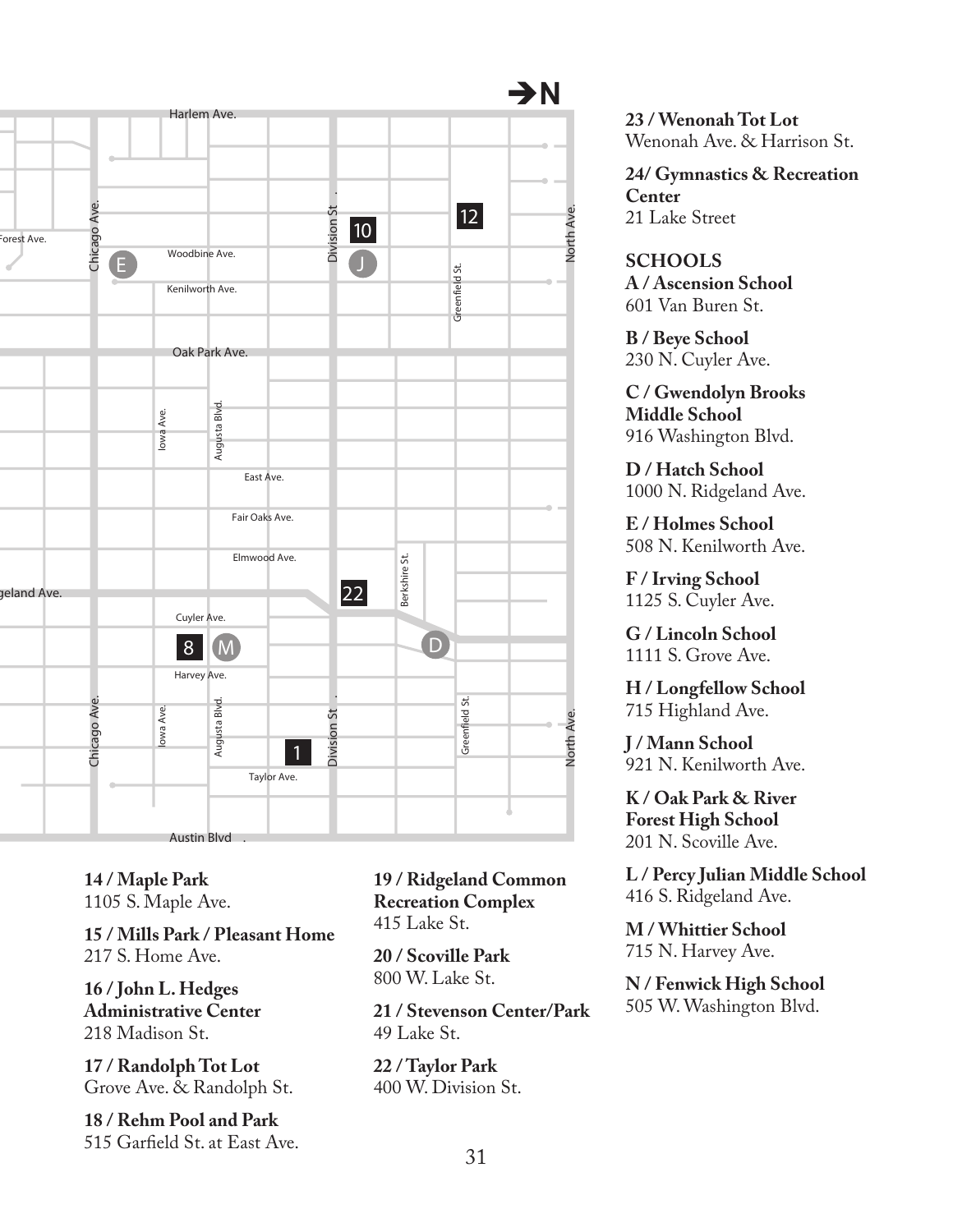| Facility                   |       | <b>Fields and Courts</b> |                                              | Equipment         |              |              |                |                         |                       |                      |                    |
|----------------------------|-------|--------------------------|----------------------------------------------|-------------------|--------------|--------------|----------------|-------------------------|-----------------------|----------------------|--------------------|
| Features                   | Acres | All-Purpose Field        | ${\bf Baseball}\ /\ \\{\bf Softball\ Field}$ | Basketball Court  | Soccer Field | Pickleball   | Tennis Court   | Volleyball Court (sand) | Equipment (0-5 years) | Equipment (5+ years) | Spray / Splash Pad |
| Administrative Center      | 0.34  |                          |                                              |                   |              |              |                |                         |                       |                      |                    |
| Andersen Park & Center     | 1.30  | $\mathbf{1}$             |                                              |                   |              |              |                |                         | $\overline{1}$        | $\mathbf{1}$         | $\mathbf{1}$       |
| Austin Gardens             | 3.64  |                          |                                              |                   |              |              |                |                         |                       |                      |                    |
| Barrie Park & Center       | 4.22  | $1\,$                    | 60'                                          | 1/2(2)            | $\mathbf{1}$ |              | $\overline{2}$ |                         | $\mathbf{1}$          | $\mathbf{1}$         |                    |
| Carroll Park & Center      | 2.68  | 1                        | 60'                                          |                   |              |              |                |                         | 1                     | 1                    |                    |
| Cheney Mansion             | 2.20  |                          |                                              |                   |              |              |                |                         |                       |                      |                    |
| Conservatory               | 0.80  |                          |                                              |                   |              |              |                |                         |                       |                      |                    |
| Dole Center                |       |                          |                                              |                   |              |              |                |                         |                       |                      |                    |
| Euclid Square              | 2.81  | $\mathbf{1}$             | 60'                                          |                   |              | $\mathbf{1}$ | $\overline{4}$ |                         | $\mathbf{1}$          | 1                    |                    |
| Field Park & Center        | 3.39  | $\mathbf{1}$             | 60'(2)                                       |                   |              |              |                |                         | $\mathbf{1}$          | $\mathbf{1}$         | $\mathbf{1}$       |
| Fox Park & Center          | 1.54  | 1                        | 60'                                          |                   |              |              |                |                         | $\mathbf{1}$          | 1                    | $\mathbf{1}$       |
| <b>GRC</b>                 | 0.62  |                          |                                              |                   |              |              |                |                         |                       |                      |                    |
| Lindberg Park              | 13.9  | 2                        | 90'(2)                                       |                   |              |              | 3              |                         | $\mathbf{1}$          |                      |                    |
| Longfellow Park & Center   | 2.62  | $\mathbf{1}$             | 60'                                          | full              |              |              | 2              |                         | $\mathbf{1}$          | $\mathbf{1}$         | $1\,$              |
| Maple Park                 | 6.98  | $\overline{2}$           | 60'(2)                                       |                   |              | 1            | 2              |                         | 1                     | 1                    |                    |
| Mills Park & Pleasant Home | 4.43  |                          |                                              |                   |              |              |                |                         |                       |                      |                    |
| Randolph Tot Lot           | 0.32  |                          |                                              |                   |              |              |                |                         | $\mathbf{1}$          |                      |                    |
| Rehm Park & Pool           | 6.51  | $\mathbf{1}$             |                                              |                   |              |              | 3              | $\overline{2}$          | $\mathbf{1}$          | $\mathbf{1}$         |                    |
| <b>RCRC</b>                | 6.06  | $\mathbf{1}$             | 60'(2)                                       |                   |              |              |                |                         |                       |                      |                    |
| Scoville Park              | 3.98  |                          |                                              |                   |              |              | 3              |                         | $\mathbf{1}$          |                      |                    |
| Stevenson Park & Center    | 3.30  | $\mathbf{1}$             | 60'                                          | $\frac{1}{2}$ (3) |              |              |                |                         | $\mathbf{1}$          | 1                    |                    |
| Taylor Park                | 11.75 | $\mathbf{1}$             |                                              |                   | $\mathbf{1}$ | $\mathbf{1}$ | 6              |                         | $\mathbf{1}$          | $\mathbf{1}$         |                    |
| Wenonah Tot Lot            | 0.12  |                          |                                              |                   |              |              |                |                         | 1                     |                      |                    |

 $\overline{\phantom{0}}$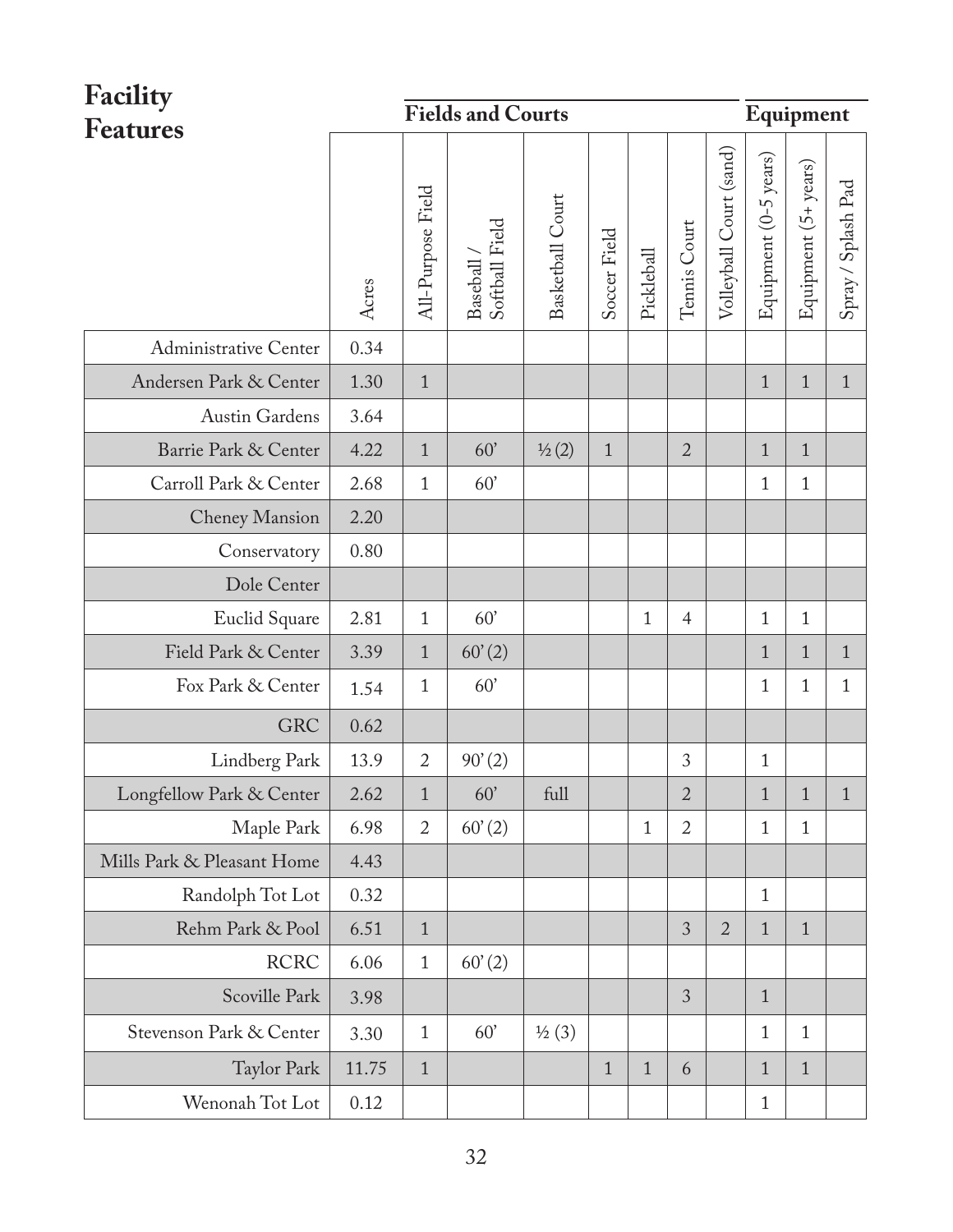| <b>Special Site Features</b> |                |                  |              |                     |                   |                   |                    |                   |                     |             |             |                  |                |                |                      |                  |                   |                 |           |                       |
|------------------------------|----------------|------------------|--------------|---------------------|-------------------|-------------------|--------------------|-------------------|---------------------|-------------|-------------|------------------|----------------|----------------|----------------------|------------------|-------------------|-----------------|-----------|-----------------------|
| Ceramic / Art Studio         | Ches Tables    | Community Center | Dance Studio | Dedidcated Dog Park | Gymnastics Center | Ice Rink (indoor) | Ice Rink (outdoor) | Indoor Playground | Multipurpose Studio | Nature Area | Parking Lot | Pavillion/Gazebo | Picnic Area    | Pool (Outdoor) | Program Registration | Public Restrooms | Rental Facilities | Skateboard Park | Sled Hill | Trains (Hand-powered) |
|                              |                |                  |              |                     |                   |                   |                    |                   |                     |             |             |                  |                |                |                      |                  |                   |                 |           |                       |
|                              | $\overline{4}$ | $1\,$            |              |                     |                   |                   |                    |                   |                     |             |             |                  |                |                |                      | لح               | $1\,$             |                 |           |                       |
|                              |                |                  |              |                     |                   |                   | $\,1\,$            |                   |                     | $\,1\,$     |             |                  |                |                |                      |                  |                   |                 |           |                       |
|                              |                | $\,1\,$          |              |                     |                   |                   |                    |                   |                     |             |             |                  |                |                |                      | أيضية            | $\,1\,$           |                 | $1\,$     |                       |
|                              |                | $\mathbf 1$      |              |                     |                   |                   |                    |                   |                     |             |             |                  |                |                |                      |                  | $\,1\,$           |                 |           |                       |
|                              |                |                  |              |                     |                   |                   |                    |                   |                     | $\,1\,$     |             |                  |                |                |                      |                  | $\,1\,$           |                 |           |                       |
|                              |                |                  |              |                     |                   |                   |                    |                   |                     | $\,1\,$     |             |                  |                |                |                      | - ととととととととと      | $\overline{1}$    |                 |           |                       |
| $\,1\,$                      |                |                  | $\,1\,$      |                     |                   |                   |                    |                   | $\sqrt{2}$          |             |             |                  |                |                |                      |                  |                   |                 |           |                       |
|                              |                |                  |              |                     |                   |                   |                    |                   |                     |             |             |                  |                |                |                      |                  |                   |                 |           |                       |
|                              | $\overline{4}$ | $1\,$            |              |                     |                   |                   |                    |                   |                     |             |             | $\,1\,$          |                |                |                      |                  | $\,1\,$           |                 |           |                       |
|                              | $\overline{4}$ | $\mathbf{1}$     |              |                     |                   |                   |                    |                   |                     |             |             |                  |                |                |                      |                  | $\,1\,$           |                 |           |                       |
|                              |                |                  |              |                     | $\,1\,$           |                   |                    |                   |                     |             |             |                  |                |                | $\,1$                |                  |                   |                 |           |                       |
|                              |                |                  |              |                     |                   |                   |                    |                   |                     | $\,1\,$     |             | $\,1\,$          |                |                |                      |                  |                   |                 |           |                       |
|                              |                | $\,1\,$          |              |                     |                   |                   | $\,1\,$            |                   |                     |             |             |                  |                |                |                      |                  | $\,1\,$           |                 |           |                       |
|                              |                |                  |              | $\,1\,$             |                   |                   |                    |                   |                     |             |             |                  |                |                |                      |                  |                   |                 |           |                       |
|                              |                |                  |              |                     |                   |                   |                    |                   |                     | $\,1\,$     |             |                  |                |                |                      |                  | $\,1\,$           |                 |           |                       |
|                              | $\overline{2}$ |                  |              |                     |                   |                   |                    |                   |                     |             |             |                  |                |                |                      |                  |                   |                 |           |                       |
|                              | $\,1\,$        |                  |              |                     |                   |                   |                    |                   |                     |             | $\,1\,$     |                  |                | $\,1\,$        |                      |                  |                   |                 |           | $1\,$                 |
|                              |                |                  |              | $\,1\,$             |                   | $\,1$             |                    |                   |                     |             | $\,1\,$     |                  |                | $\mathbf 1$    | $\,1\,$              |                  | $\,1\,$           |                 |           |                       |
|                              |                |                  |              |                     |                   |                   |                    |                   |                     |             |             |                  |                |                |                      |                  |                   |                 |           |                       |
|                              |                | $\mathbf{1}$     |              |                     |                   |                   |                    | $\mathbf{1}$      |                     |             |             |                  |                |                |                      | <u>ととととと</u>     | $\,1\,$           | $\,1\,$         |           |                       |
|                              | $\sqrt{4}$     |                  |              |                     |                   |                   | $\,1\,$            |                   |                     |             |             | $\,1\,$          | $\overline{c}$ |                |                      |                  |                   |                 | $\,1\,$   |                       |
|                              | $\overline{c}$ |                  |              |                     |                   |                   |                    |                   |                     |             |             |                  |                |                |                      |                  |                   |                 |           |                       |